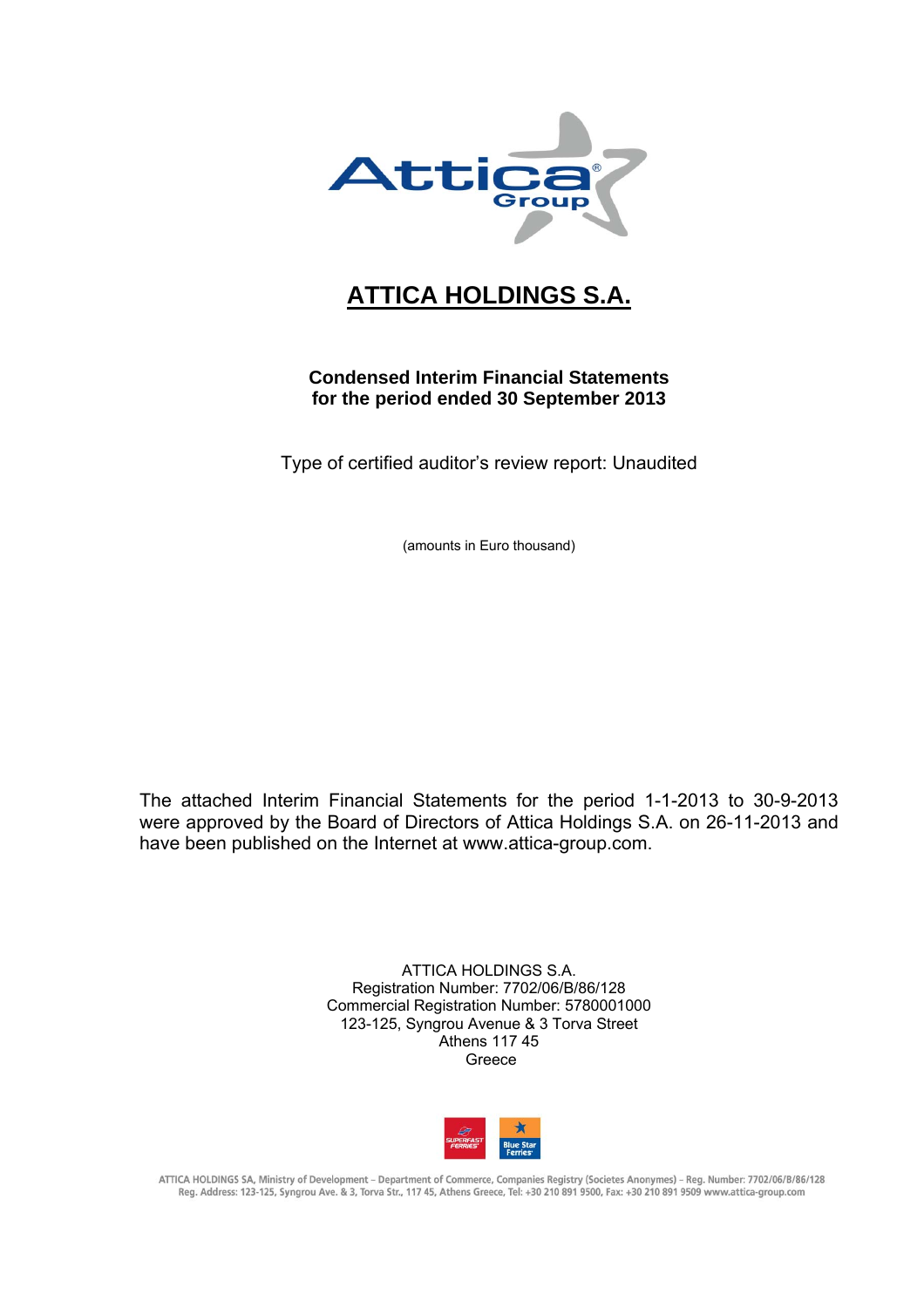

## **CONTENTS Page**

| 1.           |                                                                                      |    |
|--------------|--------------------------------------------------------------------------------------|----|
| 2.           |                                                                                      |    |
| 2.1.         | Accounting Policy in accordance with the presentation of ANEK S.A. - SUPERFAST       |    |
|              | ENDEKA HELLAS INC & CO JOINT VENTURE in the financial statements of the              |    |
|              |                                                                                      |    |
| 2.2.         | New Standards, Interpretations, Revisions and Amendments to existing Standards that  |    |
|              |                                                                                      |    |
| 3.           |                                                                                      |    |
| 3.1.         |                                                                                      |    |
| 3.1.1.       |                                                                                      |    |
| 3.1.2.       |                                                                                      |    |
| 4.           |                                                                                      |    |
| 4.1.         |                                                                                      |    |
| 4.2.         |                                                                                      |    |
| 5.           |                                                                                      |    |
| 5.1.         | Intercompany transactions between Attica Holdings S.A. and other companies of Attica |    |
|              |                                                                                      |    |
| 5.1.1.       | Intercompany transactions between Attica Holdings S.A. and the companies of Marfin   |    |
|              |                                                                                      |    |
| 5.2.         |                                                                                      |    |
|              |                                                                                      |    |
|              |                                                                                      |    |
| 5.3.         |                                                                                      |    |
| 6.           | General information for the Financial Statements (period 1-1 to 30-09-2013) 20       |    |
| 6.1.         |                                                                                      |    |
| 6.2.         |                                                                                      |    |
| 63           |                                                                                      | 23 |
| 6.4.         |                                                                                      |    |
| 6.5.         |                                                                                      |    |
| 6.6.         |                                                                                      |    |
| 6.7.         |                                                                                      |    |
| 6.8.         |                                                                                      |    |
| 6.9.         |                                                                                      |    |
| 6.10.        |                                                                                      |    |
| 6.11.        |                                                                                      |    |
| 6.12         |                                                                                      |    |
| 6.13.        |                                                                                      |    |
| 6.14.        |                                                                                      |    |
| 7.           |                                                                                      |    |
| 7.1.         |                                                                                      |    |
| 7.2.         |                                                                                      |    |
| 7.3.<br>7.4. |                                                                                      |    |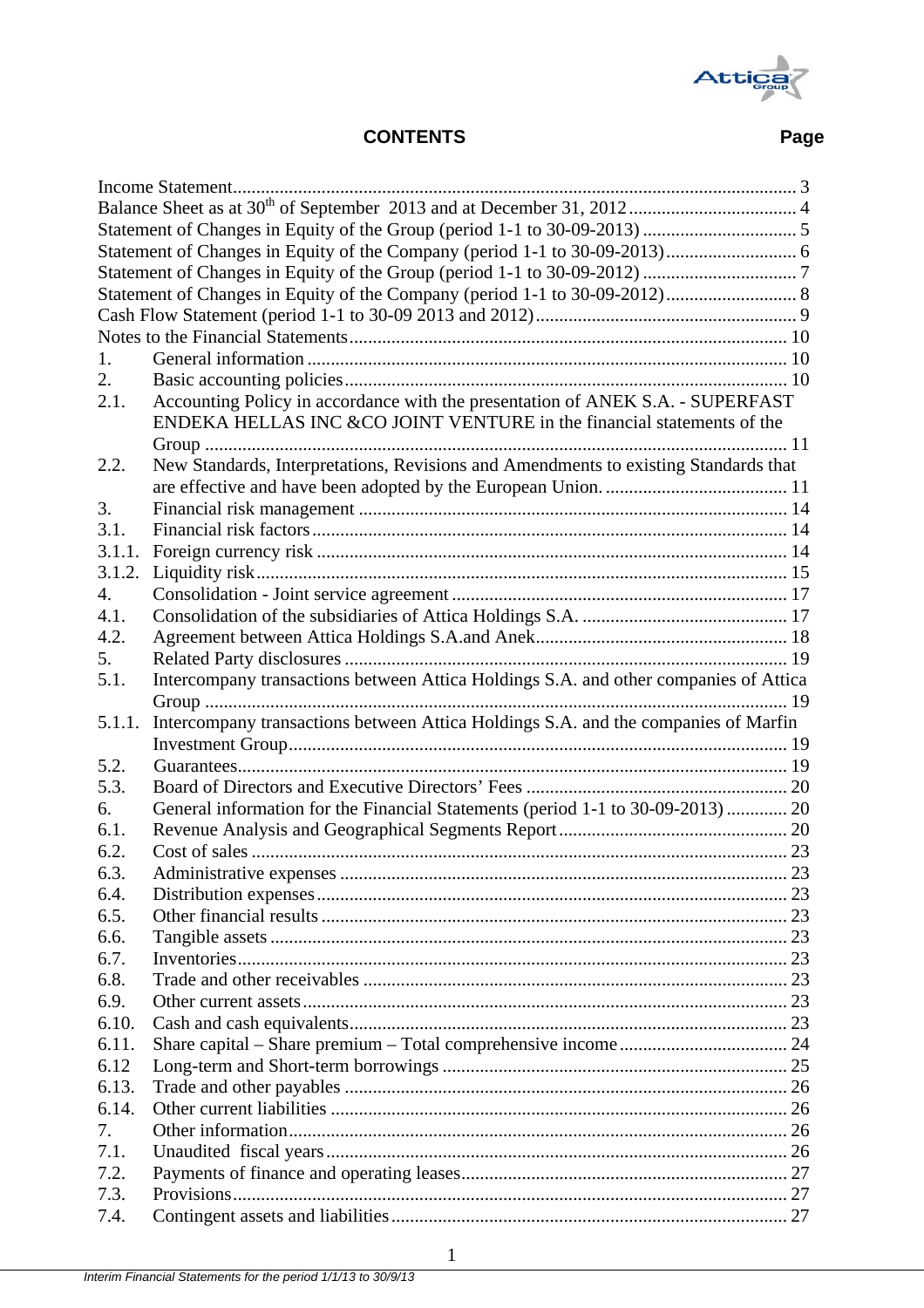# Attica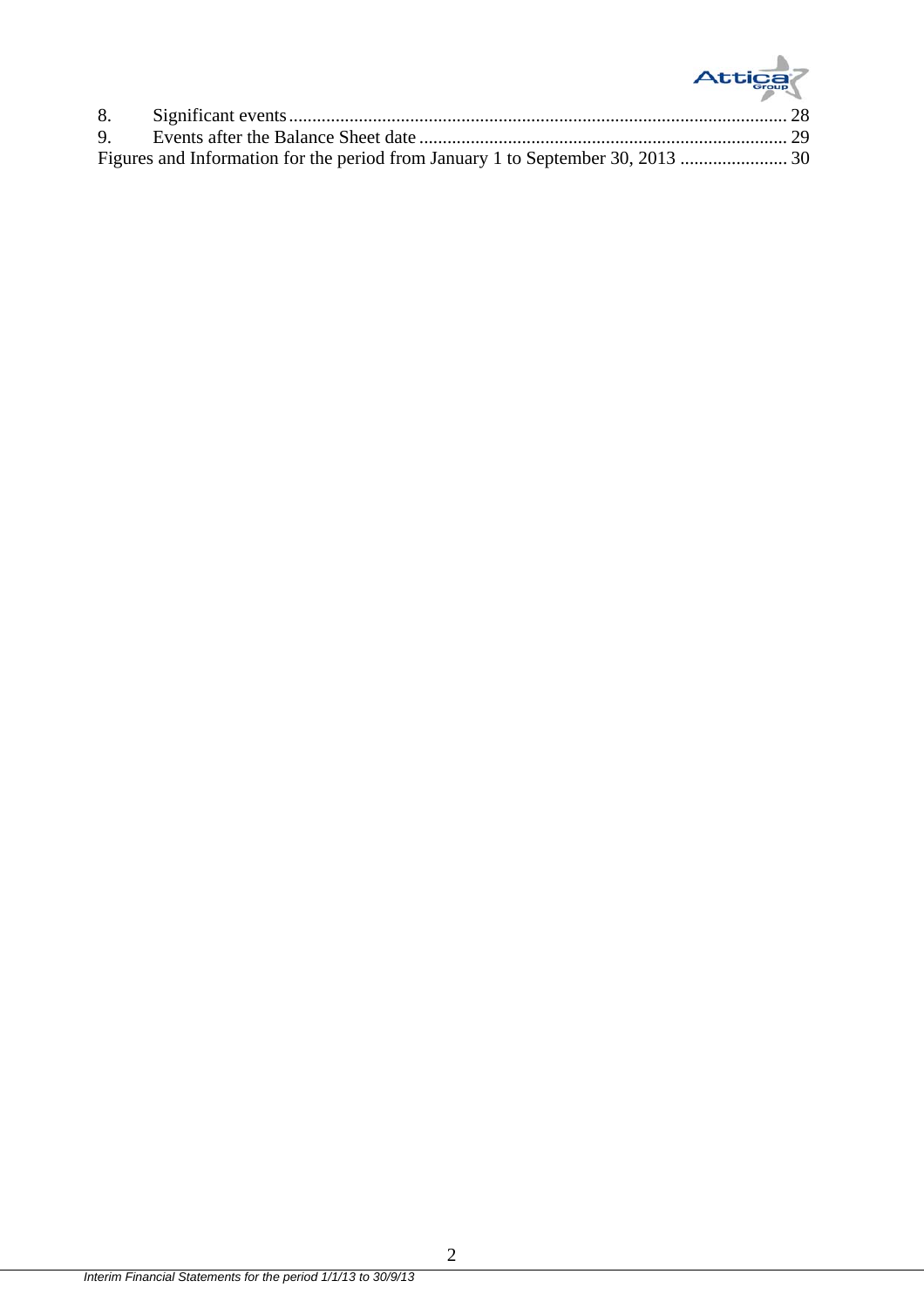

#### **INCOME STATEMENT**

For the period ended September 30 2013 & 2012 and for the quarterly period 1/7 - 30/9 2013 & 2012

|                                                                             |         |                 | <b>GROUP</b>                 |                 |                              | <b>COMPANY</b>  |                              |                 |                              |  |
|-----------------------------------------------------------------------------|---------|-----------------|------------------------------|-----------------|------------------------------|-----------------|------------------------------|-----------------|------------------------------|--|
|                                                                             |         | 1.01-30.09.2013 | 1.01-30.09.2012<br>(Revised) | 1.07-30.09.2013 | 1.07-30.09.2012<br>(Revised) | 1.01-30.09.2013 | 1.01-30.09.2012<br>(Revised) | 1.07-30.09.2013 | 1.07-30.09.2012<br>(Revised) |  |
| Sales                                                                       | 6.1     | 214.831         | 207.156                      | 108.121         | 104.493                      |                 |                              |                 |                              |  |
| Cost of sales                                                               | $6.2\,$ | $-171.681$      | $-181.771$                   | $-67.408$       | $-73.690$                    |                 |                              |                 |                              |  |
| <b>Gross profit</b>                                                         |         | 43.150          | 25.385                       | 40.713          | 30.803                       |                 |                              |                 |                              |  |
| Administrative expenses                                                     | 6.3     | $-13.797$       | $-15.115$                    | $-4.350$        | $-4.133$                     | $-1.147$        | $-1.053$                     | $-159$          | $-258$                       |  |
| Distribution expenses                                                       | 6.4     | $-17.720$       | $-17.965$                    | $-9.635$        | $-9.289$                     |                 |                              |                 |                              |  |
| Other operating income                                                      |         | 1.730           | 1.315                        | 478             | 180                          |                 | 6                            |                 |                              |  |
| Other operating expenses                                                    |         |                 |                              |                 |                              |                 |                              |                 |                              |  |
| Profit / (loss) before taxes, financing and investment activities           |         | 13.363          | $-6.380$                     | 27.206          | 17.561                       | $-1.147$        | $-1.047$                     | $-159$          | $-258$                       |  |
| Other financial results                                                     | 6.5     | 916             | 1.038                        | 1.174           | 1.117                        |                 |                              |                 |                              |  |
| Financial expenses                                                          |         | $-10.213$       | $-9.601$                     | $-3.216$        | $-3.746$                     | $-4$            | $-5$                         | $-1$            | $-1$                         |  |
| Financial income                                                            |         | 148             | 25                           | 75              | 20                           | $\overline{1}$  |                              |                 |                              |  |
| Income from dividends                                                       |         |                 |                              |                 |                              |                 | 1.324                        |                 | 276                          |  |
| Share in net profit (loss) of companies consolidated with the equity method |         |                 |                              |                 |                              |                 |                              |                 |                              |  |
| Profit / (loss) from sale of assets                                         |         |                 |                              |                 |                              |                 |                              |                 |                              |  |
| Profit before income tax                                                    |         | 4.214           | $-14.918$                    | 25.239          | 14.952                       | $-1.150$        | 272                          | $-160$          | 17                           |  |
| Income taxes                                                                |         | $-60$           | $-47$                        | $-24$           | $-13$                        |                 |                              |                 |                              |  |
| Profit for the period                                                       |         | 4.154           | $-14.965$                    | 25.215          | 14.939                       | $-1.150$        | 272                          | $-160$          | 17                           |  |
| Attributable to:                                                            |         |                 |                              |                 |                              |                 |                              |                 |                              |  |
| Owners of the parent                                                        |         | 4.154           | $-14.965$                    | 25.215          | 14.939                       | $-1.150$        | 272                          | $-160$          | 17                           |  |
| Non-controlling interests                                                   |         |                 |                              |                 |                              |                 |                              |                 |                              |  |
| Earnings After Taxes per Share - Basic (in €)                               |         | 0,0217          | $-0.0780$                    | 0,1316          | 0,0779                       | $-0,0060$       | 0,0014                       | $-0,0008$       | 0,0001                       |  |
| Net profit for the period                                                   |         | 4.154           | $-14.965$                    | 25.215          | 14.939                       | $-1.150$        | 272                          | $-160$          | 17                           |  |
| Other comprehensive income:                                                 |         |                 |                              |                 |                              |                 |                              |                 |                              |  |
| Amounts that will not be reclassified in the Income Statement               |         |                 |                              |                 |                              |                 |                              |                 |                              |  |
| Revaluation of the accrued pension obligations                              |         | $-329$          | 150                          |                 | 50                           | 82              | 56                           |                 | 19                           |  |
| Amounts that will be reclassified in the Income Statement                   |         |                 |                              |                 |                              |                 |                              |                 |                              |  |
| Cash flow hedging:                                                          |         |                 |                              |                 |                              |                 |                              |                 |                              |  |
| - current period gains / (losses)                                           |         |                 | $-2.575$                     |                 |                              |                 |                              |                 |                              |  |
| - reclassification to profit or loss                                        |         |                 |                              |                 |                              |                 |                              |                 |                              |  |
| Exchange differences on translating foreign operations                      |         |                 |                              |                 |                              |                 |                              |                 |                              |  |
| Related parties' measurement using the fair value method                    |         |                 |                              |                 |                              |                 | $-1.325$                     |                 | $-277$                       |  |
| Other comprehensive income for the period before tax                        |         | $-329$          | $-2.425$                     |                 | 50                           | 82              | $-1.269$                     |                 | $-258$                       |  |
| Income tax relating to components of other comprehensive income             |         |                 |                              |                 |                              |                 |                              |                 |                              |  |
| Other comprehensive income for the period, net of tax                       |         | $-329$          | $-2.425$                     |                 | 50                           | 82              | $-1.269$                     |                 | $-258$                       |  |
| Total comprehensive income for the period after tax                         |         | 3.825           | $-17.390$                    | 25.215          | 14.989                       | $-1.068$        | $-997$                       | $-160$          | $-241$                       |  |
| Attributable to:                                                            |         |                 |                              |                 |                              |                 |                              |                 |                              |  |
| Owners of the parent                                                        |         | 3.825           | $-17.390$                    | 25.215          | 14.989                       | $-1.068$        | $-997$                       | $-160$          | $-241$                       |  |
| Non-controlling interests                                                   |         |                 |                              |                 |                              |                 |                              |                 |                              |  |

The Notes on pages 10 to 29 are an integral part of these Interim Financial Statements.

The comparative figures for the fiscal year 2012 are revised due to the amendment of IAS 19 (see note 2).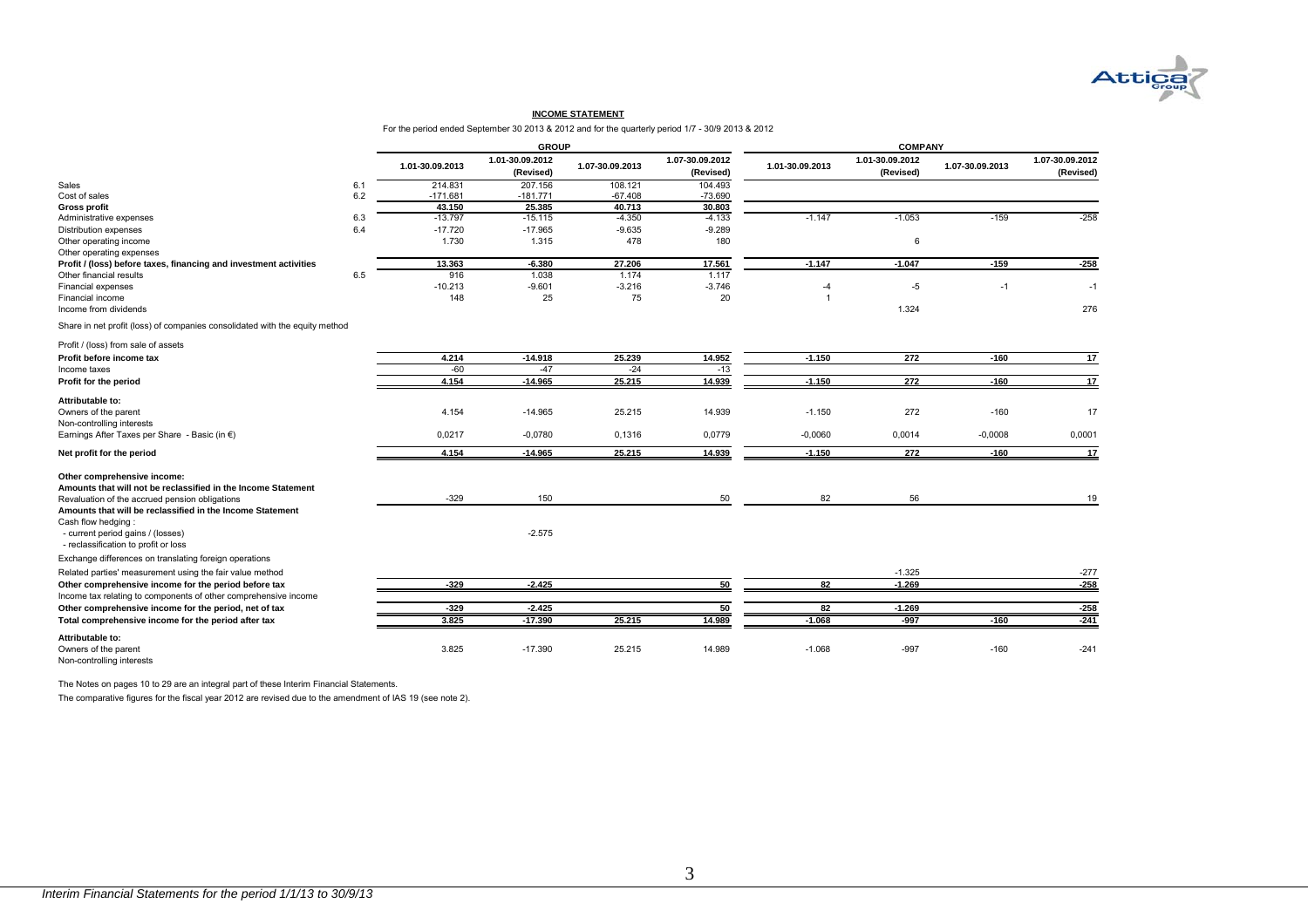

#### **BALANCE SHEET As at 30 of September 2013 and at December 31, 2012**

|                                              |      | <b>GROUP</b> |            | <b>COMPANY</b> |            |  |
|----------------------------------------------|------|--------------|------------|----------------|------------|--|
|                                              |      | 30/09/2013   | 31/12/2012 | 30/09/2013     | 31/12/2012 |  |
| <b>ASSETS</b>                                |      |              |            |                |            |  |
| <b>Non-Current Assets</b>                    |      |              |            |                |            |  |
| Tangible assets                              | 6.6  | 635.010      | 706.730    | 50             | 93         |  |
| Intangible assets                            |      | 793          | 990        | 27             | 46         |  |
| Investments in subsidiaries                  |      |              |            | 366.770        | 368.270    |  |
| Derivatives                                  |      |              |            |                |            |  |
| Other non current assets                     |      | 828          | 1.235      | 202            | 202        |  |
| Deferred tax asset                           |      |              |            |                |            |  |
| <b>Total</b>                                 |      | 636.631      | 708.955    | 367.049        | 368.611    |  |
| <b>Current Assets</b>                        |      |              |            |                |            |  |
| Inventories                                  | 6.7  | 4.344        | 5.406      |                |            |  |
| Trade and other receivables                  | 6.8  | 59.877       | 44.040     | $\mathbf{1}$   | 30         |  |
| Other current assets                         | 6.9  | 14.760       | 8.815      | 763            | 910        |  |
| Derivatives                                  |      |              |            |                |            |  |
| Cash and cash equivalents                    | 6.10 | 31.176       | 16.001     | 991            | 323        |  |
| Total                                        |      | 110.157      | 74.262     | 1.755          | 1.263      |  |
| Assets held for sale                         |      |              |            |                |            |  |
| <b>Total Assets</b>                          |      | 746.788      | 783.217    | 368.804        | 369.874    |  |
|                                              |      |              |            |                |            |  |
| <b>EQUITY AND LIABILITIES</b>                |      |              |            |                |            |  |
| Equity                                       |      |              |            |                |            |  |
| Share capital                                | 6.11 | 57.498       | 57.498     | 57.498         | 57.498     |  |
| Share premium                                | 6.11 | 290.011      | 290.011    | 290.011        | 290.011    |  |
| Fair value reserves                          |      |              |            | $-55.733$      | $-55.733$  |  |
| Other reserves                               | 6.11 | 152.848      | 152.848    | 65.330         | 65.330     |  |
| Retained earnings                            | 6.11 | $-146.161$   | $-149.986$ | $-1.899$       | -831       |  |
| Equity attributable to parent's shareholders |      | 354.196      | 350.371    | 355.207        | 356.275    |  |
| Minority interests                           |      |              |            |                |            |  |
| <b>Total Equity</b>                          |      | 354.196      | 350.371    | 355.207        | 356.275    |  |
| <b>Non-current liabilities</b>               |      |              |            |                |            |  |
| Deferred tax liability                       |      | 15           | 15         |                |            |  |
| Accrued pension and retirement obligations   |      | 1.431        | 1.038      | 42             | 149        |  |
| Long-term borrowings                         | 6.12 | 70.140       |            |                |            |  |
| <b>Non-Current Provisions</b>                |      | 876          | 1.065      | 128            | 128        |  |
| Non-Current liabilities                      |      | 13.000       | 49.835     | 13.000         | 13.000     |  |
| <b>Total</b>                                 |      | 85.462       | 51.953     | 13.170         | 13.277     |  |
| <b>Current Liabilities</b>                   |      |              |            |                |            |  |
| Trade and other payables                     | 6.13 | 31.070       | 25.992     | 13             | 64         |  |
| Tax payable                                  |      | 157          | 143        | 20             | 20         |  |
| Short-term debt                              | 6.12 | 221.492      | 341.350    |                |            |  |
| Derivatives                                  |      |              |            |                |            |  |
| Other current liabilities                    | 6.14 | 54.411       | 13.408     | 394            | 238        |  |
| Total                                        |      | 307.130      | 380.893    | 427            | 322        |  |
| Liabilities related to Assets held for sale  |      |              |            |                |            |  |
| <b>Total liabilities</b>                     |      | 392.592      | 432.846    | 13.597         | 13.599     |  |
| <b>Total Equity and Liabilities</b>          |      | 746.788      | 783.217    | 368.804        | 369.874    |  |

The Notes on pages 10 to 29 are an integral part of these Interim Financial Statements.

4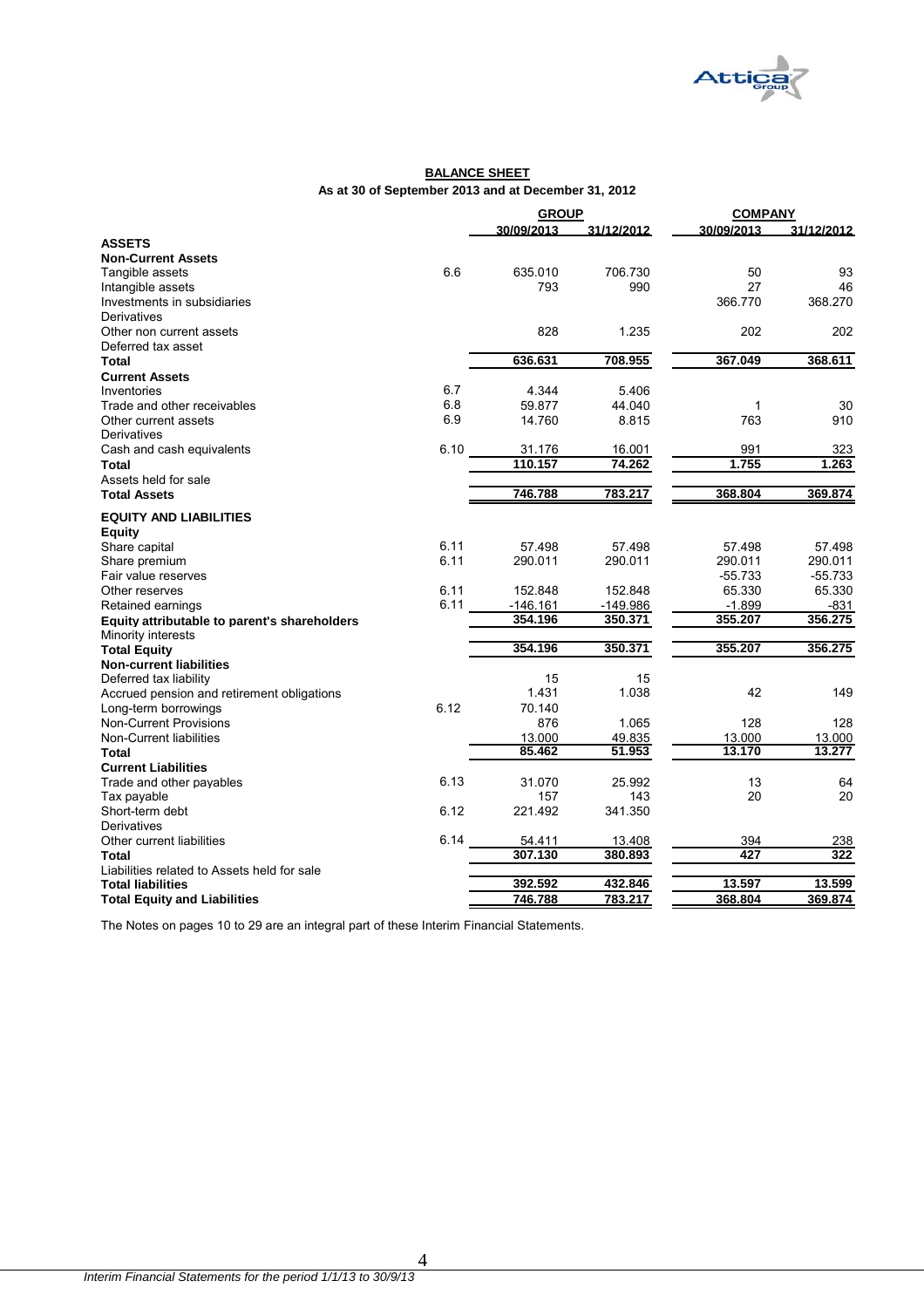

For the Period 1/01-30/09/2013

#### **GROUP**

|                                                    | Number of<br>shares | <b>Share</b><br>capital | <b>Share</b><br>premium | <b>Revaluation</b><br>of financial<br><b>instruments</b> | <b>Other</b><br><b>reserves</b> | <b>Retained</b><br>earnings | Total<br><b>Equity</b> |
|----------------------------------------------------|---------------------|-------------------------|-------------------------|----------------------------------------------------------|---------------------------------|-----------------------------|------------------------|
| <b>Balance at 1/1/2013</b>                         | 191.660.320         | 57.498                  | 290.011                 |                                                          | 152.848                         | $-149.986$                  | 350.371                |
| Changes in accounting policies                     |                     |                         |                         |                                                          |                                 |                             |                        |
| <b>Restated balance</b>                            | 191.660.320         | 57.498                  | 290.011                 |                                                          | 152.848                         | $-149.986$                  | 350.371                |
| Profit for the period                              |                     |                         |                         |                                                          |                                 | 4.154                       | 4.154                  |
| Other comprehensive income                         |                     |                         |                         |                                                          |                                 |                             |                        |
| Cash flow hedges:                                  |                     |                         |                         |                                                          |                                 |                             |                        |
| Gains/(losses) taken to equity                     |                     |                         |                         |                                                          |                                 |                             |                        |
| Reclassification to profit or loss                 |                     |                         |                         |                                                          |                                 |                             |                        |
| Remeasurements of defined benefit pension plans    |                     |                         |                         |                                                          |                                 | $-329$                      | $-329$                 |
| Total recognised income and expense for the period |                     |                         |                         |                                                          |                                 | 3.825                       | 3.825                  |
| Share capital issue                                |                     |                         |                         |                                                          |                                 |                             |                        |
| <b>Dividends</b>                                   |                     |                         |                         |                                                          |                                 |                             |                        |
| Transfer between reserves and retained earnings    |                     |                         |                         |                                                          |                                 |                             |                        |
| Expenses related to share capital increase         |                     |                         |                         |                                                          |                                 |                             |                        |
| <b>Balance at 30/9/2013</b>                        | 191.660.320         | 57.498                  | 290.011                 |                                                          | 152.848                         | $-146.161$                  | 354.196                |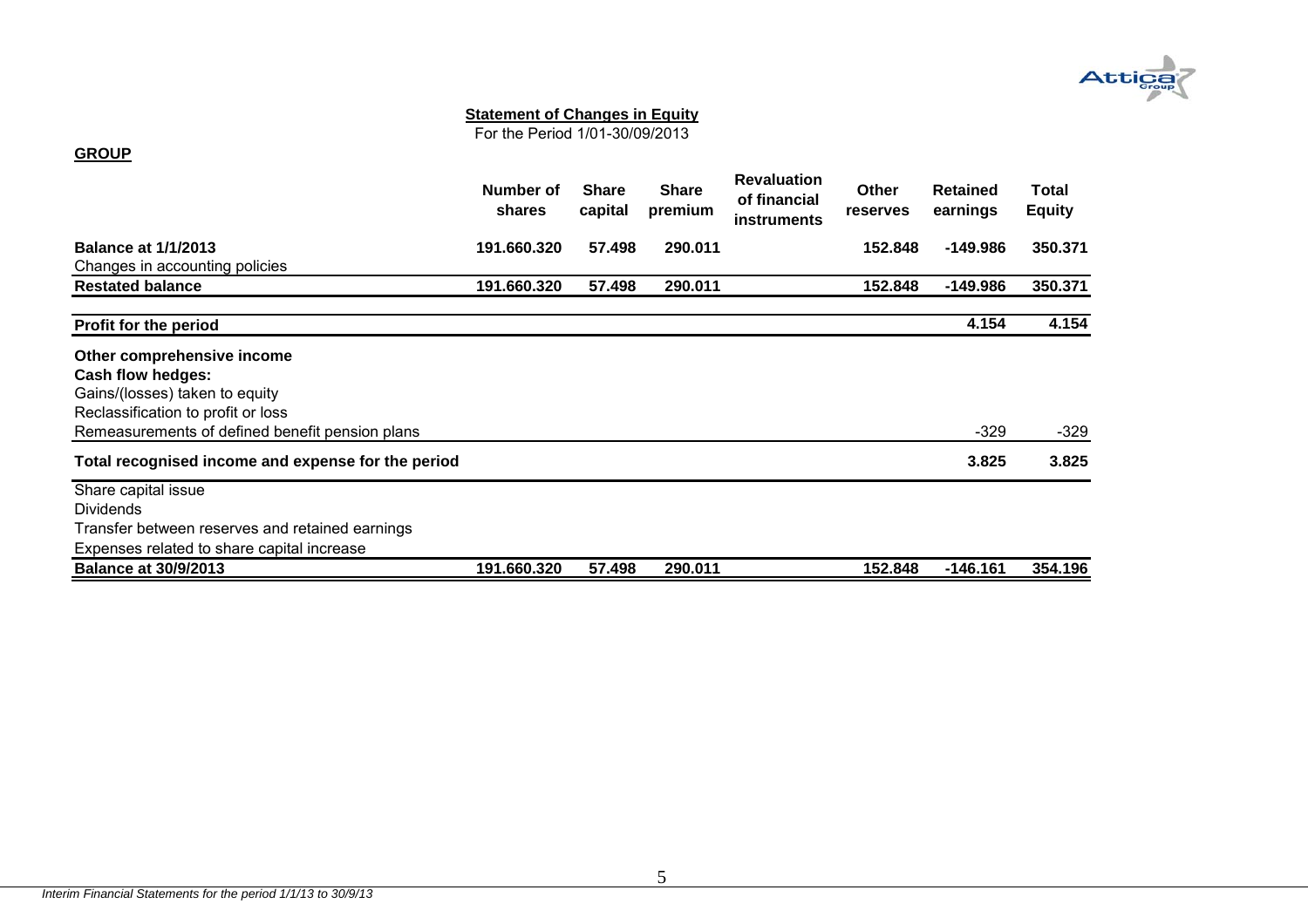

For the Period 1/01-30/09/2013

#### **COMPANY**

|                                                                      | Number of<br>shares | <b>Share</b><br>capital | <b>Share</b><br>premium | <b>Revaluation</b><br>reserves of<br>tangible assets | <b>Other</b><br>reserves | <b>Retained</b><br>earnings | Total<br><b>Equity</b> |
|----------------------------------------------------------------------|---------------------|-------------------------|-------------------------|------------------------------------------------------|--------------------------|-----------------------------|------------------------|
| <b>Balance at 1/1/2013</b>                                           | 191.660.320         | 57.498                  | 290.011                 | $-55.733$                                            | 65.330                   | -831                        | 356.275                |
| Changes in accounting policies                                       |                     |                         |                         |                                                      |                          |                             |                        |
| <b>Restated balance</b>                                              | 191.660.320         | 57.498                  | 290.011                 | -55.733                                              | 65.330                   | $-831$                      | 356.275                |
| <b>Profit for the period</b>                                         |                     |                         |                         |                                                      |                          | $-1.150$                    | $-1.150$               |
| Other comprehensive income                                           |                     |                         |                         |                                                      |                          |                             |                        |
| Cash flow hedges:                                                    |                     |                         |                         |                                                      |                          |                             |                        |
| Gains/(losses) taken to equity<br>Reclassification to profit or loss |                     |                         |                         |                                                      |                          |                             |                        |
| Remeasurements of defined benefit pension plans                      |                     |                         |                         |                                                      |                          | 82                          | 82                     |
| Total recognised income and expense for the period                   |                     |                         |                         |                                                      |                          | $-1.068$                    | $-1.068$               |
| Share capital issue                                                  |                     |                         |                         |                                                      |                          |                             |                        |
| <b>Dividends</b>                                                     |                     |                         |                         |                                                      |                          |                             |                        |
| Transfer between reserves and retained earnings                      |                     |                         |                         |                                                      |                          |                             |                        |
| Expenses related to share capital issue                              |                     |                         |                         |                                                      |                          |                             |                        |
| <b>Balance at 30/9/2013</b>                                          | 191.660.320         | 57.498                  | 290.011                 | -55.733                                              | 65.330                   | $-1.899$                    | 355.207                |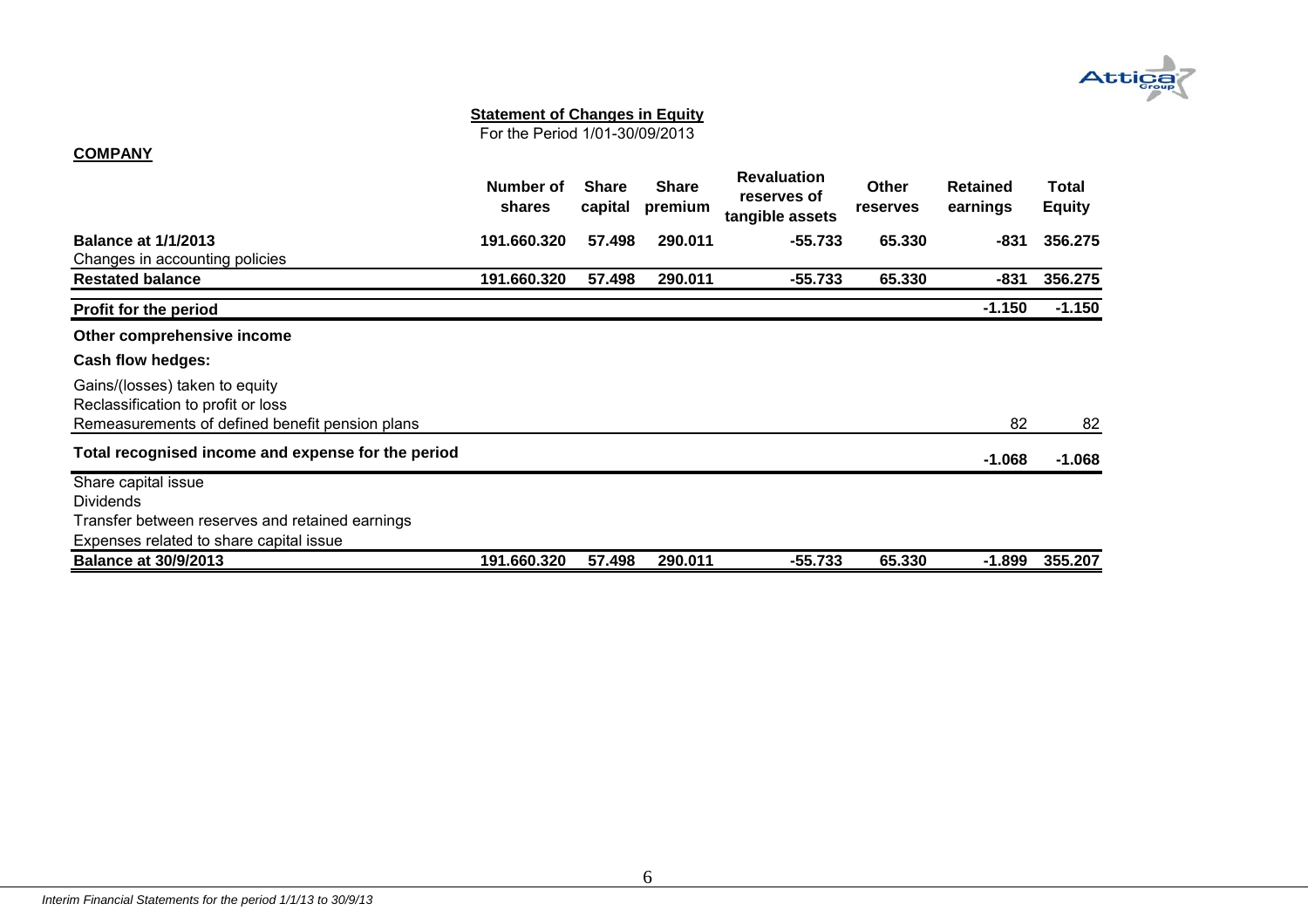

For the Period 1/01-30/09/2012

#### **GROUP**

|                                                 | Number of<br><b>shares</b> | <b>Share</b><br>capital | <b>Share</b><br>premium | <b>Revaluation</b><br>of financial<br><b>instruments</b> | <b>Other</b><br>reserves | <b>Retained</b><br>earnings | <b>Total Equity</b> |
|-------------------------------------------------|----------------------------|-------------------------|-------------------------|----------------------------------------------------------|--------------------------|-----------------------------|---------------------|
| <b>Balance at 1/1/2012</b>                      | 191.660.320                | 57.498                  | 290.011                 | 2.575                                                    | 212.750                  | $-156.619$                  | 406.215             |
| Changes in accounting policies                  |                            |                         |                         |                                                          |                          |                             |                     |
| <b>Restated balance</b>                         | 191.660.320                | 57.498                  | 290.011                 | 2.575                                                    | 212.750                  | $-156.619$                  | 406.215             |
| Profit for the period                           |                            |                         |                         |                                                          |                          | $-14.965$                   | $-14.965$           |
| Other comprehensive income                      |                            |                         |                         |                                                          |                          |                             |                     |
| <b>Cash flow hedges:</b>                        |                            |                         |                         |                                                          |                          |                             |                     |
| Current period gains/(losses)                   |                            |                         |                         |                                                          |                          |                             |                     |
| Reclassification to profit or loss              |                            |                         |                         | $-2.575$                                                 |                          |                             | $-2.575$            |
| Remeasurements of defined benefit pension plans |                            |                         |                         |                                                          |                          | 150                         | 150                 |
| Other comprehensive income after tax            |                            |                         |                         | $-2.575$                                                 | 0                        | $-14.815$                   | $-17.390$           |
| Share capital issue                             |                            |                         |                         |                                                          |                          |                             |                     |
| <b>Dividends</b>                                |                            |                         |                         |                                                          |                          |                             |                     |
| Capitalisation of losses                        |                            |                         |                         |                                                          | $-59.902$                | 59.902                      | $\mathbf 0$         |
| Transfer between reserves and retained earnings |                            |                         |                         |                                                          |                          |                             |                     |
| Expenses related to share capital increase      |                            |                         |                         |                                                          |                          |                             |                     |
| <b>Balance at 30/9/2012</b>                     | 191.660.320                | 57.498                  | 290.011                 | 0                                                        | 152.848                  | $-111.532$                  | 388.825             |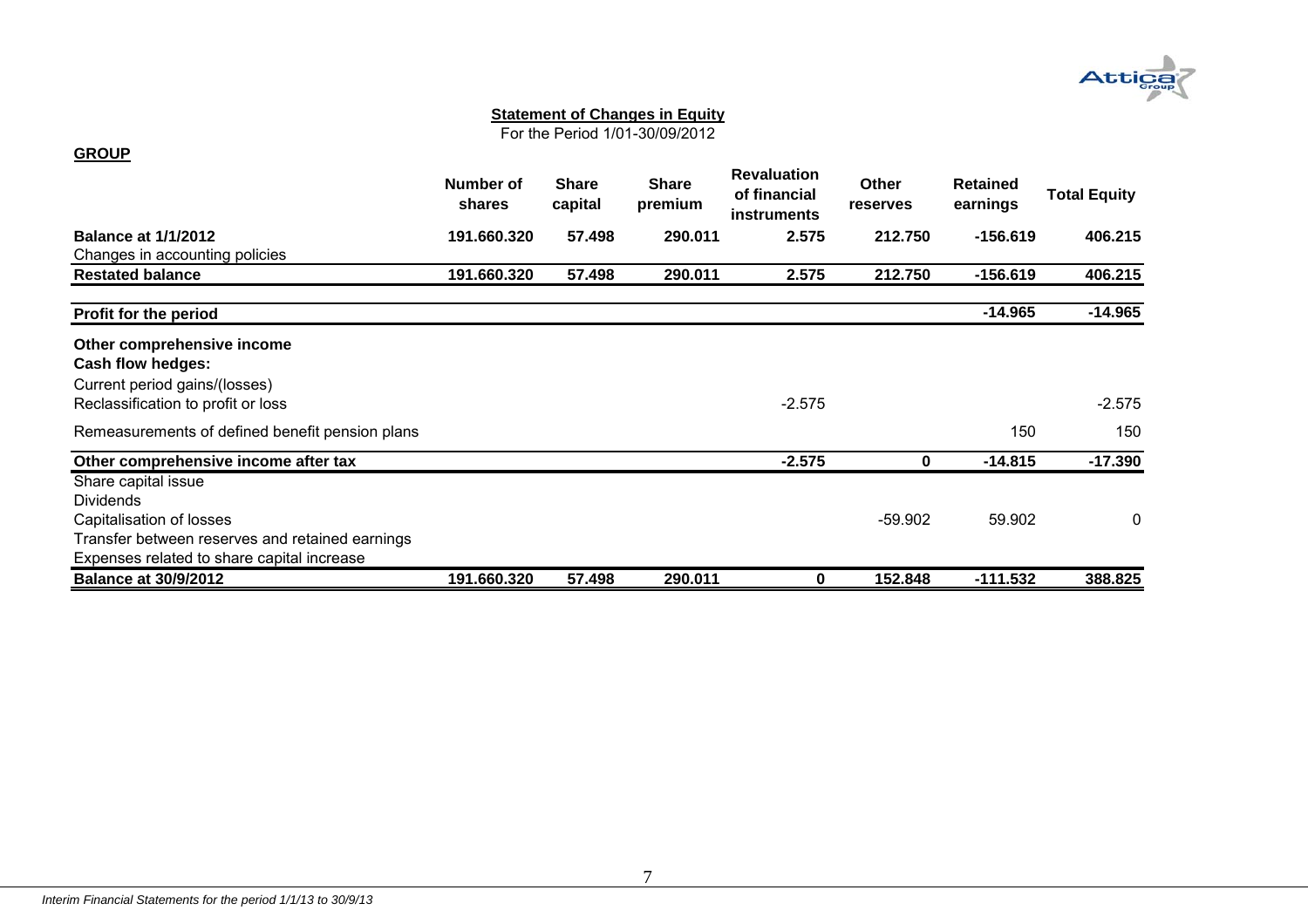

For the Period 1/01-30/09/2012

#### **COMPANY**

|                                                          | Number of<br><b>shares</b> | <b>Share</b><br>capital | <b>Share</b><br>premium | <b>Revaluation of</b><br>non-current<br>assets | <b>Other</b><br>reserves | <b>Retained</b><br>earnings | Total<br><b>Equity</b> |
|----------------------------------------------------------|----------------------------|-------------------------|-------------------------|------------------------------------------------|--------------------------|-----------------------------|------------------------|
| <b>Balance at 1/1/2012</b>                               | 191.660.320                | 57.498                  | 290.011                 | $-53.511$                                      | 125.232                  | -59.902                     | 359.329                |
| Changes in accounting policies                           |                            |                         |                         |                                                |                          |                             |                        |
| <b>Restated balance</b>                                  |                            | 57.498                  | 290.011                 | $-53.511$                                      | 125.232                  | -59.902                     | 359.329                |
| Profit for the period                                    |                            |                         |                         |                                                |                          | 272                         | 272                    |
| Other comprehensive income                               |                            |                         |                         |                                                |                          |                             |                        |
| Cash flow hedges:                                        |                            |                         |                         |                                                |                          |                             |                        |
| Current period gains/(losses)                            |                            |                         |                         |                                                |                          |                             |                        |
| Reclassification to profit or loss                       |                            |                         |                         |                                                |                          |                             |                        |
| Remeasurements of defined benefit pension plans          |                            |                         |                         |                                                |                          | 56                          | 56                     |
| Fair value's measurement                                 |                            |                         |                         |                                                |                          |                             |                        |
| Related parties' measurement using the fair value method |                            |                         |                         | $-1.325$                                       |                          |                             | $-1.325$               |
| Other comprehensive income after tax                     |                            |                         |                         | $-1.325$                                       |                          | 328                         | -997                   |
| Share capital issue                                      |                            |                         |                         |                                                |                          |                             |                        |
| Capitalisation of losses                                 |                            |                         |                         |                                                | $-59.902$                | 59.902                      | 0                      |
| Transfer between reserves and retained earnings          |                            |                         |                         |                                                |                          |                             |                        |
| Expenses related to share capital increase               |                            |                         |                         |                                                |                          |                             |                        |
| <b>Balance at 30/9/2012</b>                              | 191.660.320                | 57.498                  | 290.011                 | -54.836                                        | 65.330                   | 328                         | 358.332                |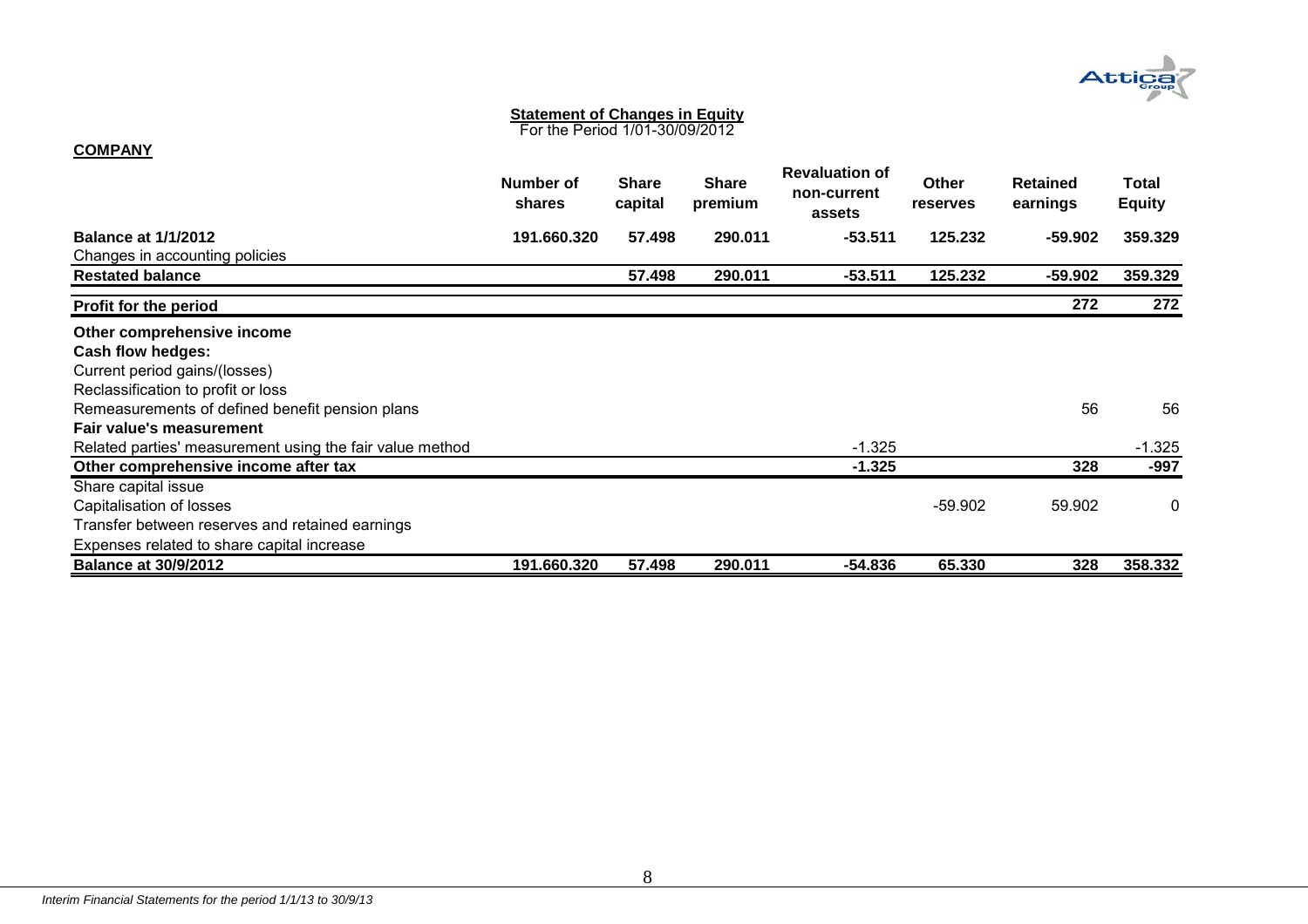Att

#### **CASH FLOW STATEMENT**

For the period 1/1-30/9 2013 & 2012

|                                                                                                                                                              |               | <b>GROUP</b>               | <b>COMPANY</b> |                            |  |
|--------------------------------------------------------------------------------------------------------------------------------------------------------------|---------------|----------------------------|----------------|----------------------------|--|
|                                                                                                                                                              | 1/1-30/9/2013 | 1/1-30/9/2012<br>(Revised) | 1/1-30/9/2013  | 1/1-30/9/2012<br>(Revised) |  |
| <b>Cash flow from Operating Activities</b>                                                                                                                   |               |                            |                |                            |  |
| Profit/(Loss) Before Taxes                                                                                                                                   | 4.214         | $-14.918$                  | $-1.150$       | 272                        |  |
| <b>Adjustments for:</b>                                                                                                                                      |               |                            |                |                            |  |
| Depreciation & amortization                                                                                                                                  | 19.027        | 20.172                     | 61             | 61                         |  |
| Deferred tax expense                                                                                                                                         |               |                            |                |                            |  |
| Provisions                                                                                                                                                   | 1.141         | 1.936                      | 7              | 66                         |  |
| Foreign exchange differences                                                                                                                                 | $-916$        | $-1.038$                   |                |                            |  |
| Net (profit)/Loss from investing activities                                                                                                                  | $-226$        | $-245$                     |                | $-1.325$                   |  |
| Interest and other financial expenses                                                                                                                        | 10.165        | 9.497                      | 1              | 2                          |  |
| Plus or minus for Working Capital changes:                                                                                                                   |               |                            |                |                            |  |
| Decrease/(increase) in Inventories                                                                                                                           | 1.062         | $-327$                     |                |                            |  |
| Decrease/(increase) in Receivables                                                                                                                           | $-23.326$     | $-52.184$                  | 977            | $-884$                     |  |
| (Decrease)/increase in Payables (excluding banks)<br>Less:                                                                                                   | 10.016        | 57.606                     | 74             | $-31$                      |  |
| Interest and other financial expenses paid                                                                                                                   | $-10.335$     | $-10.330$                  | -1             | $-2$                       |  |
| Taxes paid                                                                                                                                                   | $-38$         | $-67$                      |                |                            |  |
| Total cash inflow/(outflow) from operating activities (a)                                                                                                    | 10.784        | 10.102                     | $-31$          | $-1.841$                   |  |
| <b>Cash flow from Investing Activities</b><br>Acquisition of subsidiaries, associated companies, joint ventures<br>and other investments                     |               |                            |                |                            |  |
| Purchase of tangible and intangible assets                                                                                                                   | $-101$        | $-3.574$                   |                |                            |  |
| Proceeds from sale of tangible and intangible assets<br>Derivtives' result                                                                                   | 54.000        |                            |                |                            |  |
| Interest received                                                                                                                                            | 148           | 25                         |                |                            |  |
| Dividends received                                                                                                                                           |               |                            | 699            | 1.780                      |  |
| Increase in capital and additional paid-in capital of subsidiaries                                                                                           |               |                            |                | $-8.210$                   |  |
| Total cash inflow/(outflow) from investing activities (b)                                                                                                    | 54.047        | $-3.549$                   | 699            | $-6.430$                   |  |
| <b>Cash flow from Financing Activities</b><br>Proceeds from issue of Share Capital<br>Expenses related to share capital increase<br>Proceeds from Borrowings |               |                            |                |                            |  |
| Proceeds from subsidiaries capital return                                                                                                                    |               |                            |                | 2.221                      |  |
| Payments of Borrowings                                                                                                                                       | $-49.716$     | $-1.069$                   |                |                            |  |
| Payments of finance lease liabilities                                                                                                                        | $-2$          | $-40$                      |                |                            |  |
| Capital return to shareholders                                                                                                                               |               |                            |                |                            |  |
| Advances for SCI                                                                                                                                             |               | 6.000                      |                | 6.000                      |  |
| Proceeds from issuance of ordinary shares of subsidiary                                                                                                      |               |                            |                |                            |  |
| Total cash inflow/(outflow) from financing activities (c)                                                                                                    | $-49.718$     | 4.891                      | $\mathbf 0$    | 8.221                      |  |
| Net increase/(decrease) in cash and cash equivalents                                                                                                         |               |                            |                |                            |  |
| $(a)+(b)+(c)$                                                                                                                                                | 15.113        | 11.444                     | 668            | -50                        |  |
| Cash and cash equivalents at beginning of period                                                                                                             | 16.001        | 8.303                      | 323            | 136                        |  |
| Exchange differences in cash and cash equivalents                                                                                                            | 62            | $-23$                      |                |                            |  |
| Cash and cash equivalents at end of period                                                                                                                   | 31.176        | 19.724                     | 991            | 86                         |  |

The method used for the preparation of the above Cash Flow Statement is the Indirect Method.

The Notes on pages 10 to 29 are an integral part of these Interim Financial Statements.

The comparative figures for the fiscal year 2012 are revised due to the amendment of IAS 19 (see note 2).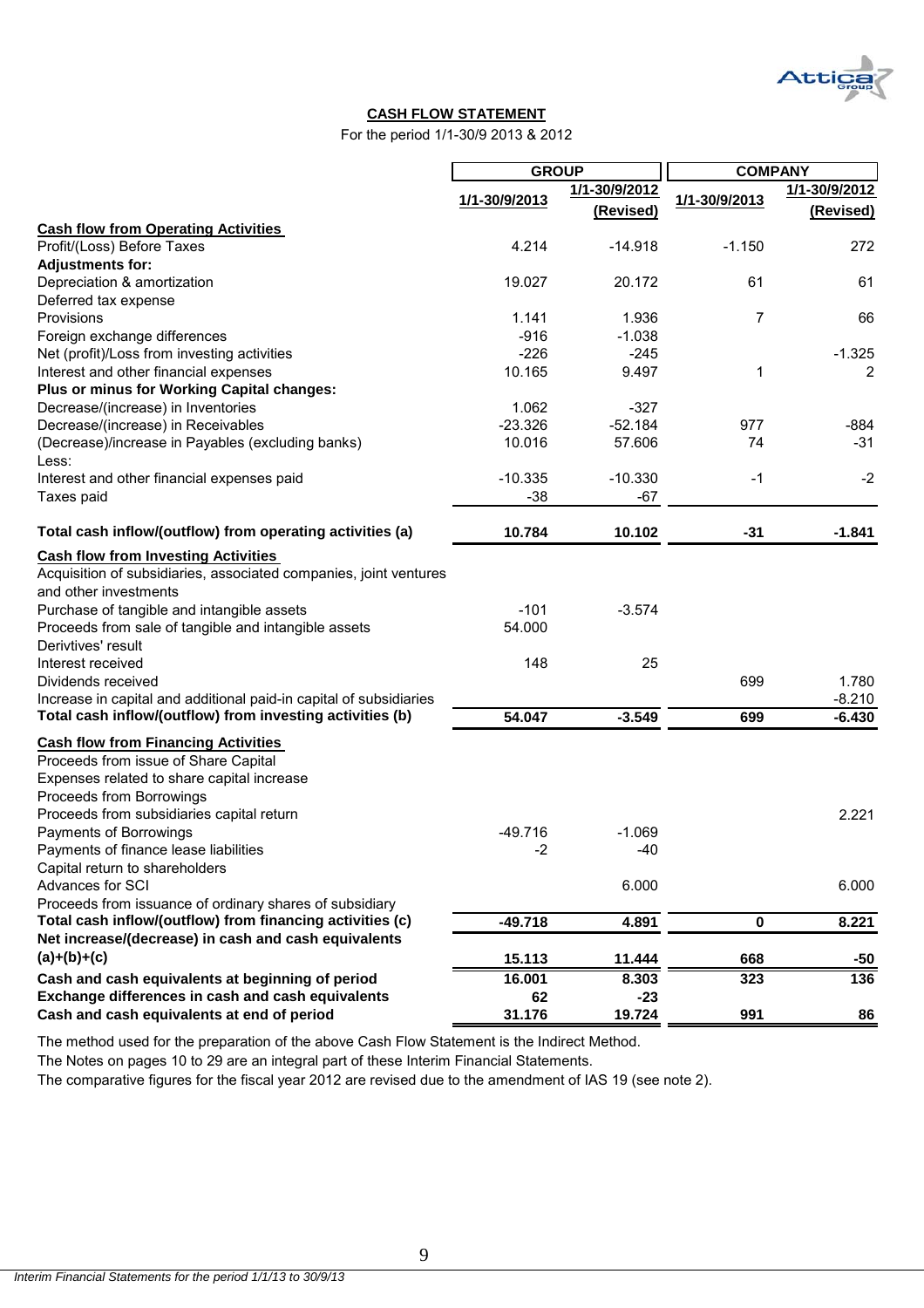

### **Notes to the Financial Statements**

#### **1. General information**

ATTICA HOLDINGS S.A. ("ATTICA GROUP") is a Holding Company and as such does not have trading activities of its own. The Company, through its subsidiaries, mainly operates in passenger shipping.

The headquarters of the Company are in Athens, Greece, 123-125, Syngrou Avenue & 3, Torva Street, 11745.

The number of employees, at period end, was 2 for the parent company and 1.141 for the Group, while at 30<sup>th</sup> September, 2012 was 3 and 1.173 respectively.

Attica Holdings S.A. shares are listed in the Athens Stock Exchange under the ticker symbol ATTICA.

The corresponding ticker symbol for Bloomberg is ATTICA GA and for Reuters is EPA.AT.

The total number of common registered voting shares outstanding as at  $30<sup>th</sup>$  September 2012 was 191.660.320. The total market capitalization was Euro 59.415 thousand approximately.

The financial statements of Attica Holdings S.A. are included, using the full consolidation method, in the consolidated financial statements of MARFIN INVESTMENT GROUP HOLDINGS S.A. which is registered in Greece and whose total participation in the company (directly & indirectly), was 89,38%.

The interim financial statements of the Company and the Group for the period ending at  $30<sup>th</sup>$ September, 2013 were approved by the Board of Directors on 26<sup>th</sup> November, 2013.

*Due to rounding there may be minor differences in some amounts.* 

#### **2. Basic accounting policies**

Condensed interim financial statements comprise limited scope of information as compared to that presented in the annual financial statements. The Group has adopted all the new Standards and Interpretations, whose implementation is mandatory for the years starting as at 1st January, 2013. Paragraph 2.1 presents the accounting policy in accordance with the presentation of ANEK S.A. - SUPERFAST ENDEKA HELLAS INC &CO Joint Venture in the financial statements of the Group. Paragraph 2.2 presents the Standards, Amendments to the Standards and Interpretations that are either not effective yet or have not been adopted by the E.U.

Therefore, the attached interim Financial Statements should be read in line with the publicized annual Financial Statements as of 31st December, 2012 that include a full analysis of the accounting policies and valuation methods used.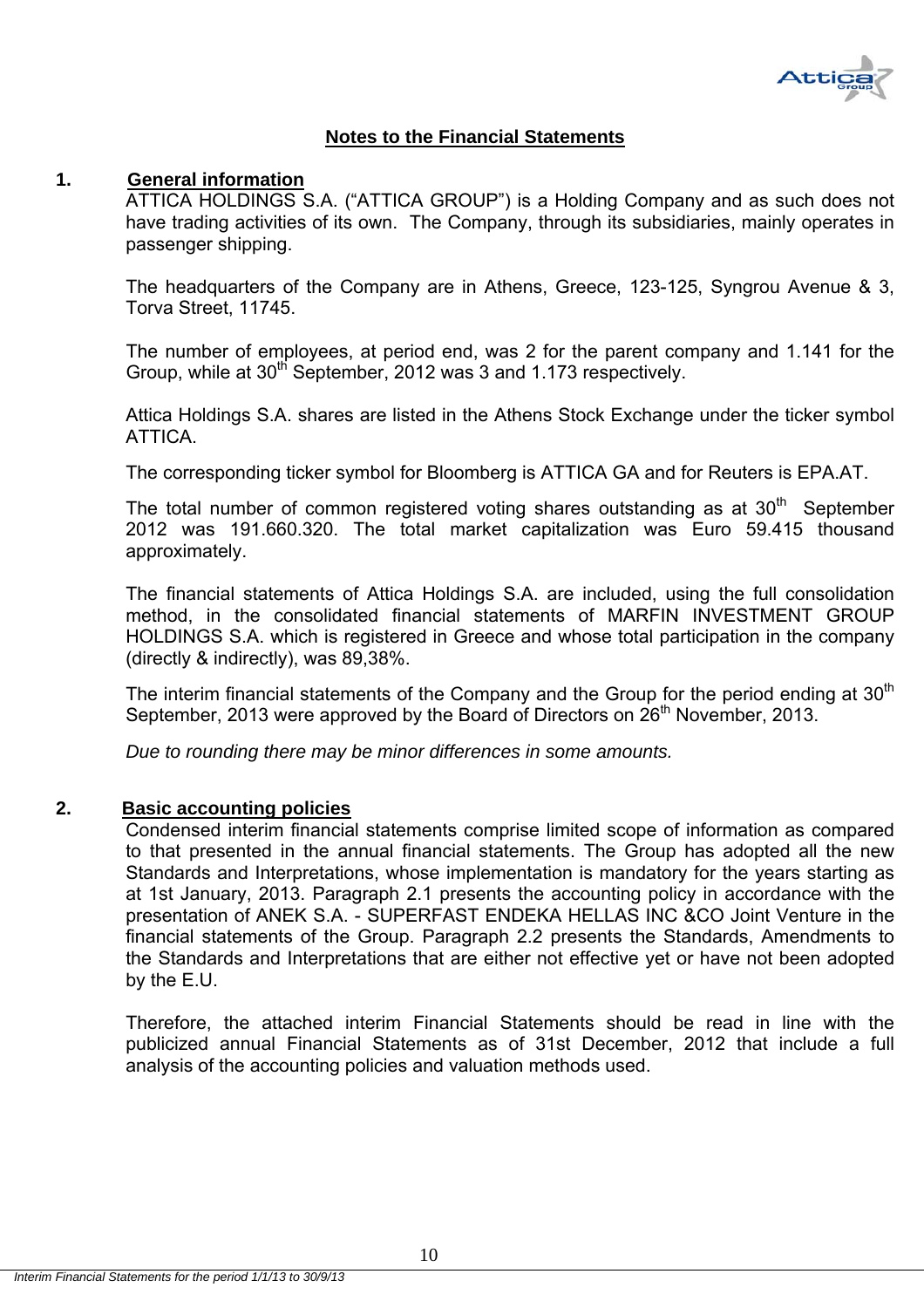

2.1. Accounting Policy in accordance with the presentation of ANEK S.A. - SUPERFAST ENDEKA HELLAS INC &CO JOINT VENTURE in the financial statements of the Group IFRS 11 supersedes IAS 31 "Interests in Joint Ventures" and SIC 13 "Jointly Controlled

Entities – Non-Monetary Contributions by Venturers". International Financial Reporting Standard 11 aligns the accounting for these investments, as well as the rights and obligations of joint venturers.

The Group interest in «Joint Venture ΑΝΕΚ S.A. & SUPERFAST ENDEKA HELLAS INC & Co» has been classified, under the provisions of IFRS 11 as a «joint operation». In compliance with this classification, the Group recognizes in its consolidated financial statements:

- a) its assets, including its share of any assets held jointly;
- b) its liabilities, including its share of any liabilities incurred jointly;
- c) its share of the revenue from the sale of the output by the joint operation; and
- d) its expenses, including its share of any expenses incurred jointly.

It is to be noted that prior to adopting IFRS 11 and in compliance with IAS 31, the Group had classified its interest in «Joint Venture ΑΝΕΚ S.A. & SUPERFAST ENDEKA HELLAS INC & Co» as «jointly controlled operations». The objective of a joint venture is generation of revenue and its distribution among the venturers as determined by the contractual arrangement. In accordance with IAS 31, every venture, based on its interest in a jointly controlled operation, shall recognize in its separate financial statements:

a) the assets that it controls and the liabilities that it incurs; and

b) the expenses that it incurs and its share of the income that it earns from the sale of goods or services by the joint venture.

Because the assets, liabilities, income and expenses are already recognised in the separate financial statements of every venturer, no adjustments or other consolidation procedures are required in respect of these items, while, at the same time, net receivables, arising as at every balance sheet date from the relative liquidation and payments of the joint venture to and from the venturers are presented as short-term receivables.

Therefore, the replacement of IAS 31 by IFRS 11 does not affect the Group's presentation of its rights and obligations and revenues and expenses, attributed to its interest in "Joint Venture ΑΝΕΚ S.A. & SUPERFAST ENDEKA HELLAS INC & Co".

2.2. New Standards, Interpretations, Revisions and Amendments to existing Standards that are effective and have been adopted by the European Union.

The following amendments and interpretations of the IFRS have been issued by IASB and their application is mandatory from or after 01/01/2013. The most significant Standards and Interpretations are as follows:

## **Amendments to IAS 1 "Presentation of Financial Statements" – Presentation of Items of Other Comprehensive Income**

In June 2011, the IASB issued the amendment to IAS 1 "Presentation of Financial Statements". The amendments pertain to the way of other comprehensive income items presentation. Proper adjustments have been made to the presentation of the income statement.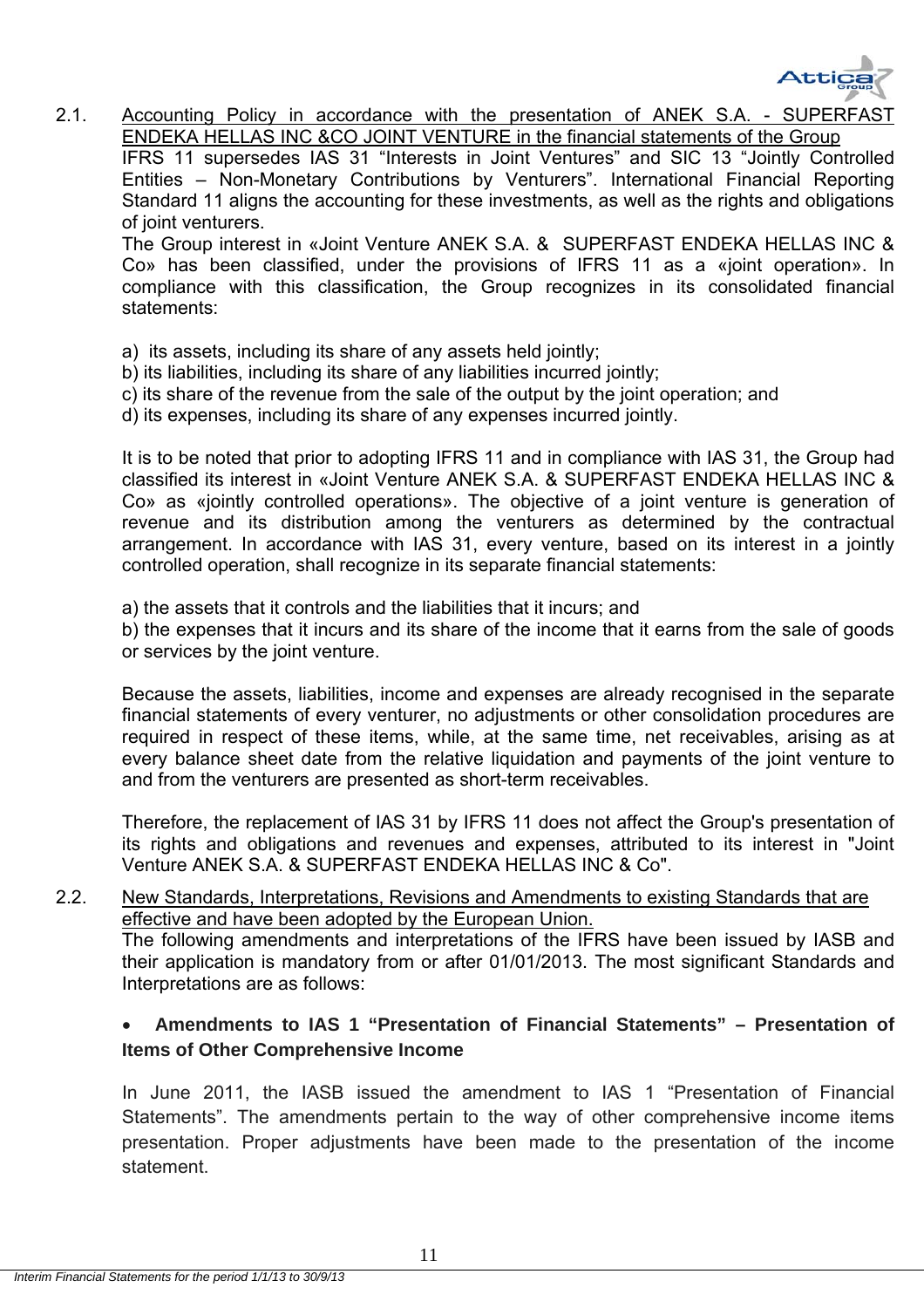

### **IFRS 13 "Fair Value Measurement"**

In May 2011, IASB issued IFRS 13 "Fair Value Measurement". IFRS 13 defines fair value, sets out in a single IFRS a framework for measuring fair value and requires disclosures about fair value measurements. The measurement and disclosure requirements of IFRS 13 apply when another IFRS requires or permits the item to be measured at fair value. IFRS 13 does not determine when an asset, a liability or an entity's own equity instrument is measured at fair value. Neither does it change the requirements of other IFRSs regarding the items measured at fair value and makes no reference to the way the changes in fair value are presented in the Financial Statements. The standard does not affect the consolidated and separate financial statements.

## **Revised IAS 19 "Employee Benefits"**

Post-employment benefits obligations as at 30/09/2013 stood at Euro 1.431 thousand and Euro 42 thousand for the Group and the Company respectively.

As from 01/01/2013, there has been a change in pension benefits obligations in financial statements recognition policy, since there is effective the revised IAS 19 «Employee Benefits», as adopted by the European Union within the second quarter of 2012. The revised standard has introduced a number of changes to representation of employee benefits, in particular:

It removes the "corridor method" and requires that the effect resulting from remeasurement in the current period is recognized in other comprehensive income

It changes the measurement and the presentation of defined benefits specific cost elements. The net amounts in the income statement are affected by the removal of expected revenue on plan assets and interest costs and their replacement with a net interest costs based on the net asset or net liability of the defined benefit plan

It enhances disclosures, including more information regarding the characteristics of defined benefit plans and the risks involved.

IAS 19 has been applied retrospectively in accordance with the transition regulations. As a result, the Group has readjusted the financial statements of the comparative period. Regarding the effect on the statement of financial position, it is noted that since the "corridor method" is not followed, no change arises in the liability that has been recognized or in the equity items.

The effect on the income statement and statement of other comprehensive income for the year ending as at 31/12/2012 and for the nine month period ending as at 30/9/2012, is as follows: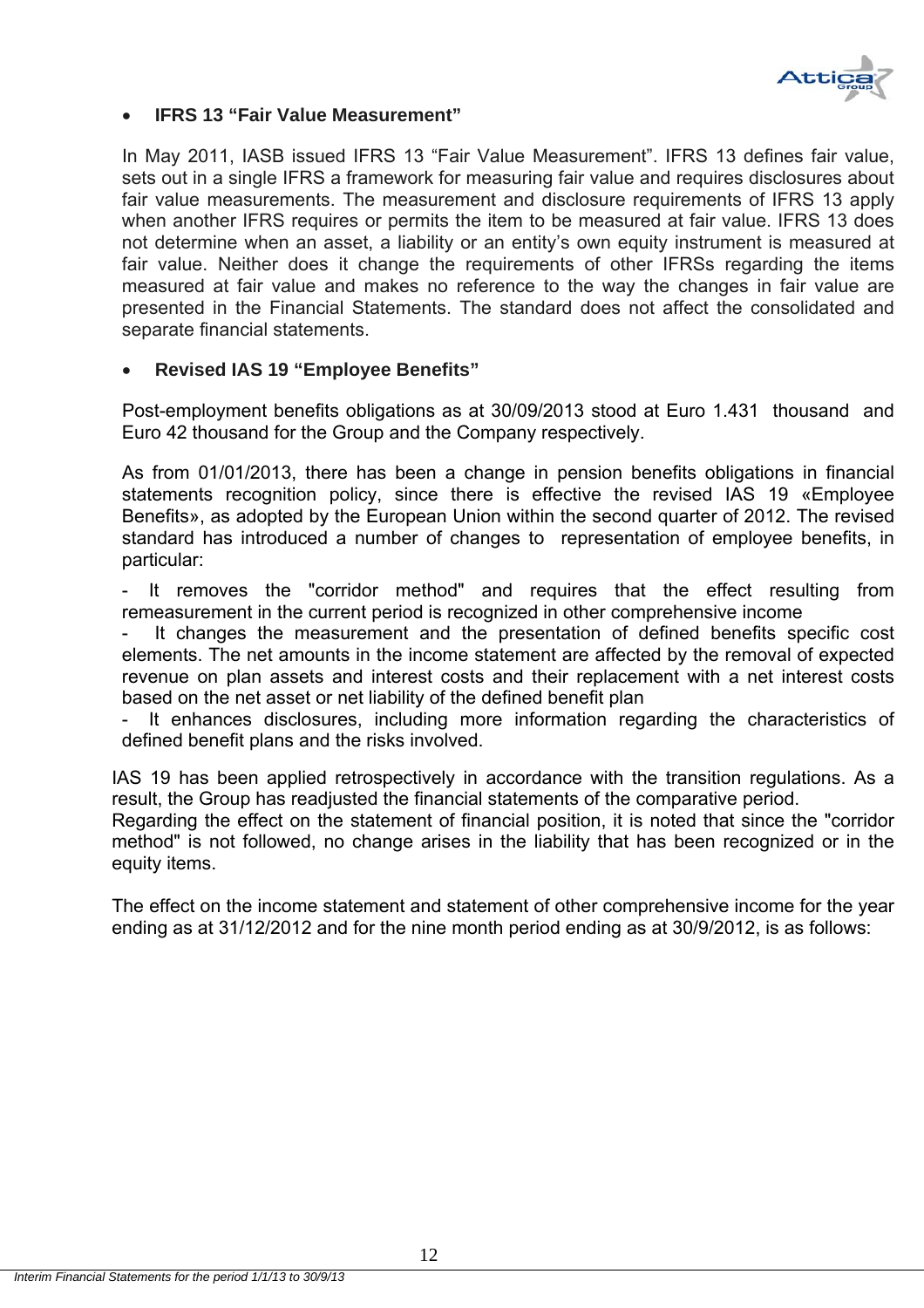

|                                                                                      | <b>GROUP</b>    |                | <b>COMPANY</b>  |                |  |
|--------------------------------------------------------------------------------------|-----------------|----------------|-----------------|----------------|--|
| <b>Effect on the Income Statement</b>                                                | 1.1.-31.12.2012 | 1.1.-30.9.2012 | 1.1.-31.12.2012 | 1.1.-30.9.2012 |  |
| Profit / (loss) after taxes, as has been published                                   | -53.269         | $-14.815$      | -831            | 328            |  |
| Effect from the revised IAS 19                                                       | -202            | -150           | -75             | -56            |  |
| Profit / (loss) after taxes, after the application<br>of the revised IAS 19          | -53.471         | -14.965        | -906            | 272            |  |
| Effect on the Statement of the comprehensive                                         | <b>GROUP</b>    |                | <b>COMPANY</b>  |                |  |
| income                                                                               | 31.12.2012      | 1.1.-30.9.2012 | 31.12.2012      | 1.1.-30.9.2012 |  |
| Other comprehensive income after tax, as have<br>been published                      | $-2.575$        | $-2.575$       | $-2.223$        | $-1.325$       |  |
| Effect from the revised IAS 19                                                       | 202             | 150            | 75              | 56             |  |
| Other comprehensive income after tax, after<br>the application of the revised IAS 19 |                 |                | $-2.148$        | $-1.269$       |  |

The application of the revised IAS 19 has not significantly affected the statement of cash flows and earnings per share for the year ending as at 31/12/2012 and for the nine month period ending as at 30/9/2012.

### **Amendments to IFRS 7 "Financial Instruments: Disclosures" - Offsetting Financial Asserts and Financial Liabilities**

In December 2011, IASB published new requirements for disclosures that enable users of Financial Statements to make better comparison between IFRS and US GAAP based financial statements. The amendments do not affect the consolidated and separate financial statements.

### **IFRS 10 « IFRS 10 Consolidated Financial Statements»**

IFRS 10 supersedes IAS 27 "Consolidated and Separate Financial Statements" and SIC 12 "Consolidation — Special Purpose Entities". IFRS 10 revises the definition of control and provides new detailed guidance on its implementation.

These new requirements, potentially, have an effect on which of the entries of the Group are classified as subsidiaries and, therefore, could alter the scope of consolidation. The requirements for consolidation procedures, accounting for changes in non-controlling interests and accounting for loss of control of a subsidiary, remain unchanged.

Under IFRS 10, the Management has reassessed the assumptions made in respect of the controlled entities, which are consolidates, and concluded that there is no impact on the classification (as subsidiaries or otherwise) of any interest that the Group held during the periods presented the financial statements.

## **Amendment to IFRS 1 "First-time Adoption of International Financial Reporting Standards" - Government loans**

In March 2012, IASB issued amendment to IFRS 1, which gives IFRS first-time adopters the option, on a loan by loan basis, of applying the IFRS requirements retrospectively provided that the necessary information to apply the requirements to a particular government loan was obtained at the time of initially accounting for that loan. The amendment does not affect the consolidated and separate financial statements.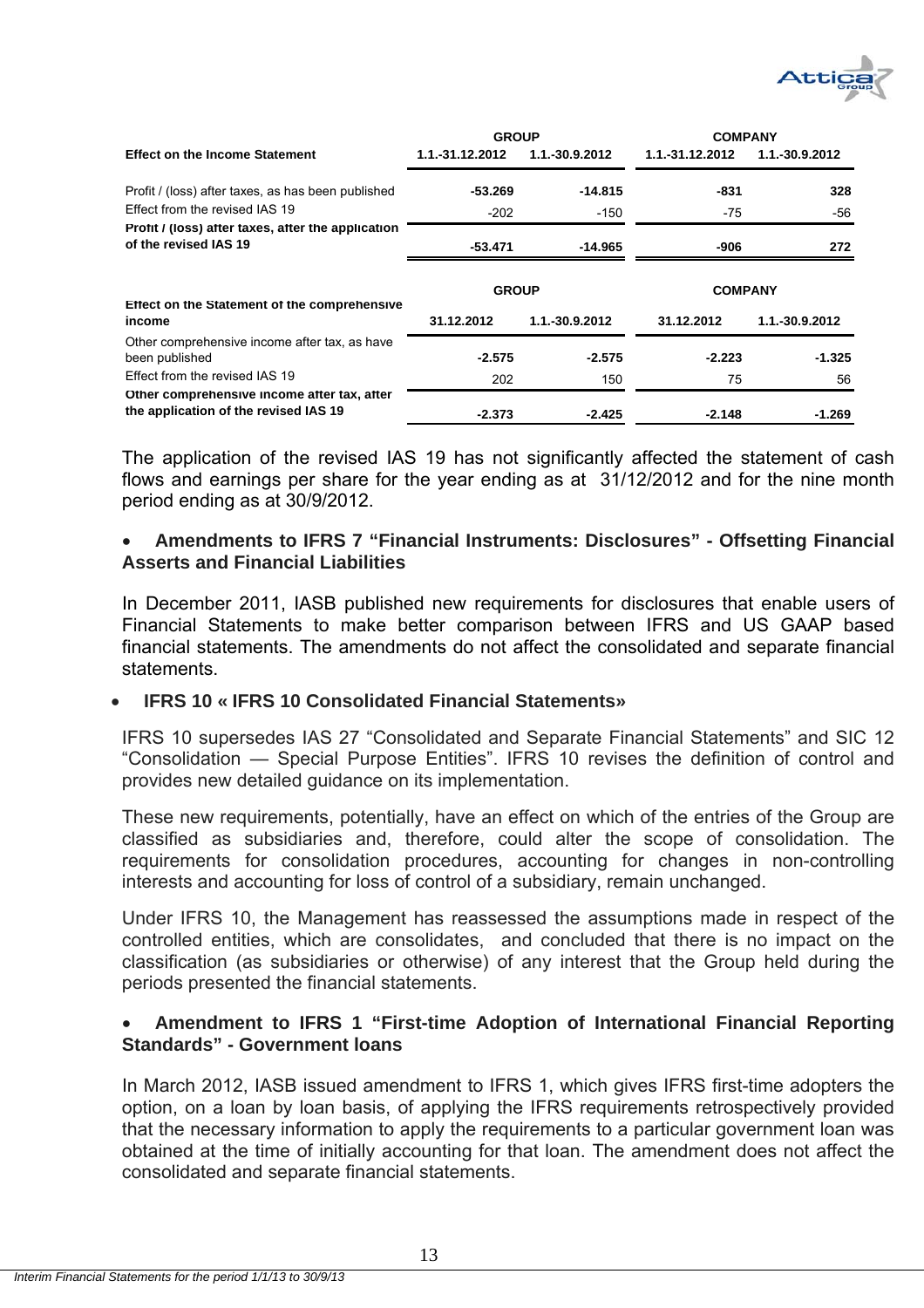

#### **Annual Improvements 2009–2011 Cycle**

In May 2012, IASB issued Annual Improvements 2009–2011 Cycle, a collection of amendments to 5 International Financial Reporting Standards (IFRSs), as its latest set of annual improvements. The amendments are not significant and have not a material impact on Group's/Company's financial statements.

#### **3. Financial risk management**

#### 3.1. Financial risk factors

The Group is exposed to a series of financial risks, including market risk (unexpected volatility of exchange rates and interest rates) and credit risk. Consequently, the Group uses a risk management program which seeks to minimize potential adverse effects.

Risk management relates to identifying, evaluating and hedging financial risks. The Group's policy is not to undertake any transactions of a speculative nature.

The Group's financial instruments consist mainly of deposits with banks, receivables and payables, loans, repos, finance leases and derivatives.

#### 3.1.1. Foreign currency risk

**GROUP**

The functional currency of the Group is EURO.

The Group is exposed to foreign currency risk refers to the volatility of the exchange rate EURO/USD due to the credit agreement with Daewoo Shipbuilding and Marine Engineering Co. Ltd. (DSME), Korea for the acquisition of the new fast car-passenger ferry Blue Star Patmos. On 30/9/2013 the amount stood at USD 48.600 thousand.

|                              |            | 30/09/2013 |                              |                  | 31/12/2012                   |            |            |              |
|------------------------------|------------|------------|------------------------------|------------------|------------------------------|------------|------------|--------------|
|                              |            |            |                              |                  |                              |            |            |              |
|                              | <b>EUR</b> | <b>USD</b> |                              | <b>GBP OTHER</b> | <b>EUR</b>                   | <b>USD</b> | <b>GBP</b> | <b>OTHER</b> |
|                              |            |            |                              |                  |                              |            |            |              |
| <b>Notional amounts</b>      |            |            |                              |                  |                              |            |            |              |
| <b>Financial assets</b>      | 30.325     | 850        |                              | 1                | 15.930                       | 70         |            | 1            |
| <b>Financial liabilities</b> |            | $-35.987$  | $\overline{a}$               |                  |                              | $-4.093$   |            |              |
| Short-term exposure          | 30.325     | $-35.137$  |                              | 1                | 15.930                       | $-4.023$   |            | 1            |
| <b>Financial assets</b>      |            |            |                              |                  |                              |            |            |              |
| <b>Financial liabilities</b> |            |            |                              |                  |                              | $-36.835$  |            |              |
| Long-term exposure           |            |            |                              |                  |                              | $-36.835$  |            |              |
| <b>COMPANY</b>               |            |            |                              |                  |                              |            |            |              |
|                              |            | 30/09/2013 |                              |                  | 31/12/2012                   |            |            |              |
|                              | <b>EUR</b> | <b>USD</b> |                              | <b>GBP OTHER</b> | <b>EUR</b>                   | <b>USD</b> | <b>GBP</b> | <b>OTHER</b> |
| <b>Notional amounts</b>      |            |            |                              |                  |                              |            |            |              |
| <b>Financial assets</b>      | 991        |            |                              |                  | 323                          |            |            |              |
| <b>Financial liabilities</b> |            |            |                              |                  |                              |            |            |              |
| Short-term exposure          | 991        |            | -                            |                  | 323                          |            |            |              |
| <b>Financial assets</b>      |            |            |                              |                  |                              |            |            |              |
| <b>Financial liabilities</b> |            |            | $\qquad \qquad \blacksquare$ |                  | $\qquad \qquad \blacksquare$ |            |            |              |
| Long-term exposure           |            |            | ٠                            |                  |                              |            |            |              |

#### **TABLE OF FINANCIAL ASSETS AND LIABILITIES**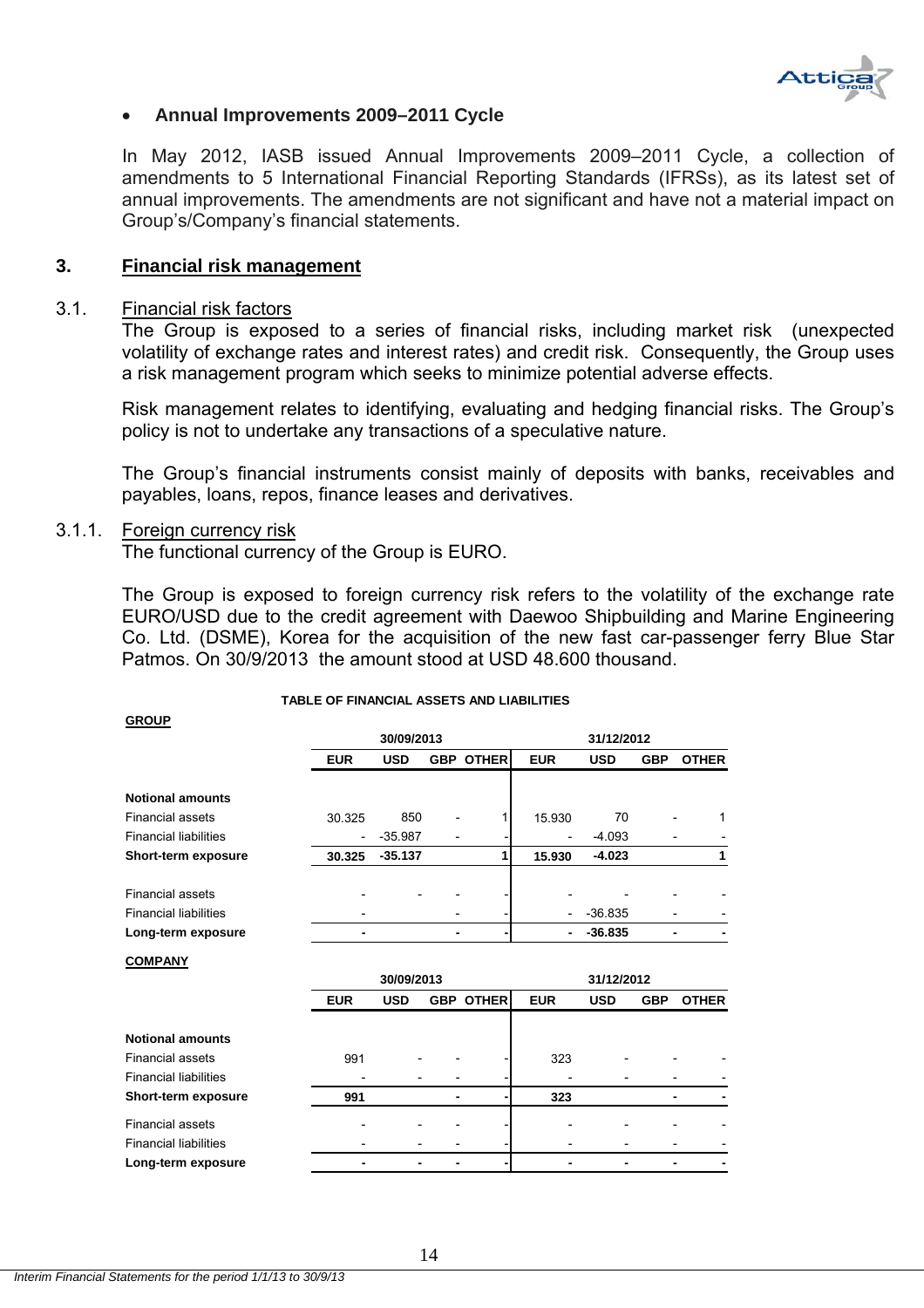

The table below presents the sensitivity of the period's result and owner's equity to a reasonable change in the interest rate equal to +/-10% in relation to the financial assets, financial liabilities and the transactional currency USD/EURO and GBP/EURO.

| <b>GROUP</b>                              |                   | Sensitivity factor |                          | Sensitivity factor |            | Sensitivity factor |                          | Sensitivity factor |  |
|-------------------------------------------|-------------------|--------------------|--------------------------|--------------------|------------|--------------------|--------------------------|--------------------|--|
|                                           | 10%               | $-10%$             | 10%                      | $-10%$             | 10%        | $-10%$             | 10%                      | $-10%$             |  |
|                                           |                   | 30/09/2013         |                          |                    |            | 31/12/2012         |                          |                    |  |
|                                           |                   | <b>USD</b>         | <b>GBP</b>               |                    | <b>USD</b> |                    | <b>GBP</b>               |                    |  |
|                                           |                   |                    |                          |                    |            |                    |                          |                    |  |
| Profit for the fiscal year (before taxes) | $-3.194$          | 3.194              | $\overline{\phantom{0}}$ |                    | $-3.686$   | 3.686              | $\overline{\phantom{0}}$ |                    |  |
| Net position                              | $-3.194$<br>3.194 |                    | $\overline{\phantom{0}}$ |                    | $-3.686$   | 3.686              | $\overline{\phantom{0}}$ |                    |  |
|                                           |                   |                    |                          |                    |            |                    |                          |                    |  |

#### 3.1.2. Liquidity risk

Prudent liquidity risk management implies sufficient cash and availability of necessary available funding sources.

The Group is managing its liquidity requirements on a daily basis through a systematic monitoring οf its short and long term financial liabilities and of the payments that are made on a daily basis.

Furthermore, the Group constantly monitors the maturity of its receivables and payables, in order to retain a balance of its capital employed and its flexibility via its bank credit worthiness.

The maturity of the financial liabilities as of 30/09/2013 and 31/12/2012 of the Group and the Company is analyzed as follows: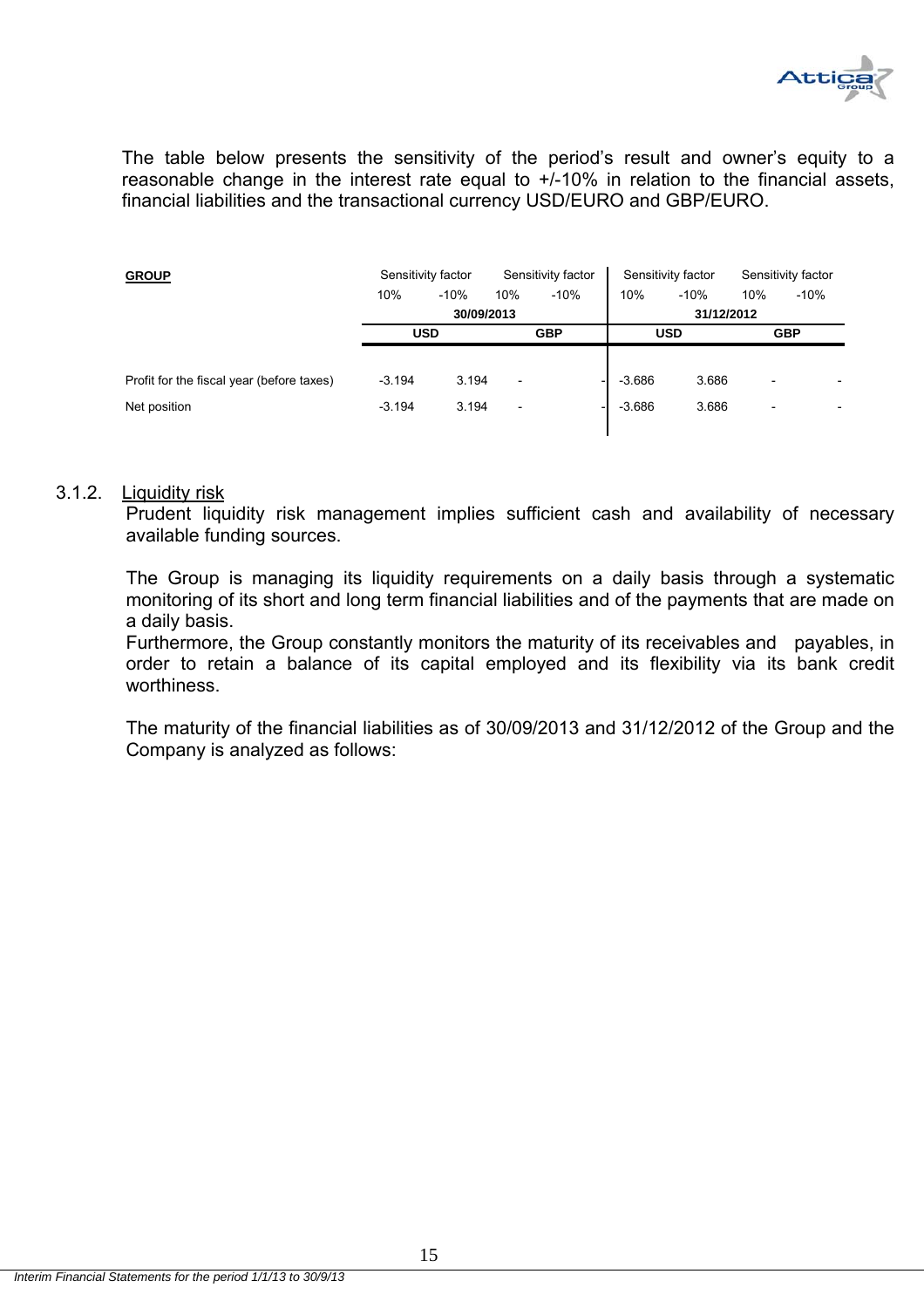

|                                                       |                        |                | <b>GROUP</b><br>30/09/2013 |                   |
|-------------------------------------------------------|------------------------|----------------|----------------------------|-------------------|
|                                                       | Short-term             |                |                            | Long-term         |
|                                                       | <b>Within 6 months</b> | 6 to 12 months | 1 to 5 years               | more than 5 years |
| Long-term borrowing                                   | $\overline{a}$         | -              | 21.887                     | 48.253            |
| Liabilities relating to operating lease<br>agreements |                        |                |                            |                   |
| Trade payables                                        | 31.070                 |                |                            |                   |
| Other short-term liabilities                          | 54.568                 |                | 13.000                     |                   |
| Short-term borrowing                                  | 221.492                |                |                            |                   |
| <b>Total</b>                                          | 307.130                |                | 34.887                     | 48.253            |
|                                                       |                        |                | 31/12/2012                 |                   |
|                                                       | Short-term             |                |                            | Long-term         |
|                                                       | <b>Within 6 months</b> | 6 to 12 months | 1 to 5 years               | more than 5 years |
| Long-term borrowing                                   |                        |                |                            |                   |
| Liabilities relating to operating lease<br>agreements | $\overline{2}$         |                |                            |                   |
| Trade payables                                        | 25.992                 |                |                            |                   |

|                              |         | <b>COMPANY</b>           |                          |                          |
|------------------------------|---------|--------------------------|--------------------------|--------------------------|
| <b>Total</b>                 | 380.893 |                          | 49.835                   |                          |
| Short-term borrowing         | 341.348 | -                        | $\overline{\phantom{0}}$ | $\overline{\phantom{0}}$ |
| Other short-term liabilities | 13.551  | $\overline{\phantom{a}}$ | 49.835                   | $\overline{\phantom{0}}$ |

|                                          | 30/09/2013             |                |                          |                   |  |  |
|------------------------------------------|------------------------|----------------|--------------------------|-------------------|--|--|
|                                          | Short-term             |                |                          | Long-term         |  |  |
|                                          | <b>Within 6 months</b> | 6 to 12 months | 1 to 5 years             | more than 5 years |  |  |
| Trade payables                           | 13                     | -              | -                        |                   |  |  |
| Other short-term liabilities             | 414                    |                | $\overline{\phantom{a}}$ |                   |  |  |
| Liabilities relating to advances for SCI | -                      |                | 13.000                   |                   |  |  |
| <b>Total</b>                             | 427                    | -              | 13.000                   |                   |  |  |

|                              | 31/12/2012               |                          |                          |                          |  |
|------------------------------|--------------------------|--------------------------|--------------------------|--------------------------|--|
|                              | Short-term               |                          |                          | Long-term                |  |
|                              | <b>Within 6 months</b>   | 6 to 12 months           | 1 to 5 years             | more than 5 years        |  |
| Trade payables               | 64                       |                          | $\overline{\phantom{0}}$ |                          |  |
| Other short-term liabilities | 258                      | -                        | $\overline{\phantom{a}}$ | $\overline{\phantom{0}}$ |  |
| Derivatives                  | $\overline{\phantom{0}}$ | $\overline{\phantom{a}}$ | 13.000                   | $\overline{\phantom{0}}$ |  |
| <b>Total</b>                 | 322                      |                          | 13,000                   | $\blacksquare$           |  |

As shown in the table above, the total borrowings of the Group at 30/09/2013 amounted to Euro 291.632 thousand.

Considering the above, the Group on 30/09/2013 had negative working capital amounting to Euro 196.973 thousand, as the Group's current liabilities exceed its current assets (with the major part of current liabilities -72,1% - relating to short-term borrowing).

As from the end of fiscal year 2011, given that there were not met the financial conditions (covenants) that regulate the related bank liabilities and, at the same time, provide the cancellation right to creditors in this case, which would make the borrowings immediately repayable, the Group proceeded to reclassification of long-term part of from the line of the Statement of Financial Position "Long Term Loan Liabilities" to the line "Short Term Loan Liabilities".

As at 30/09/2013, the amount of long-term loans that have been reclassified to «Short Term Loan Liabilities» stands at Euro 174.387 thousand.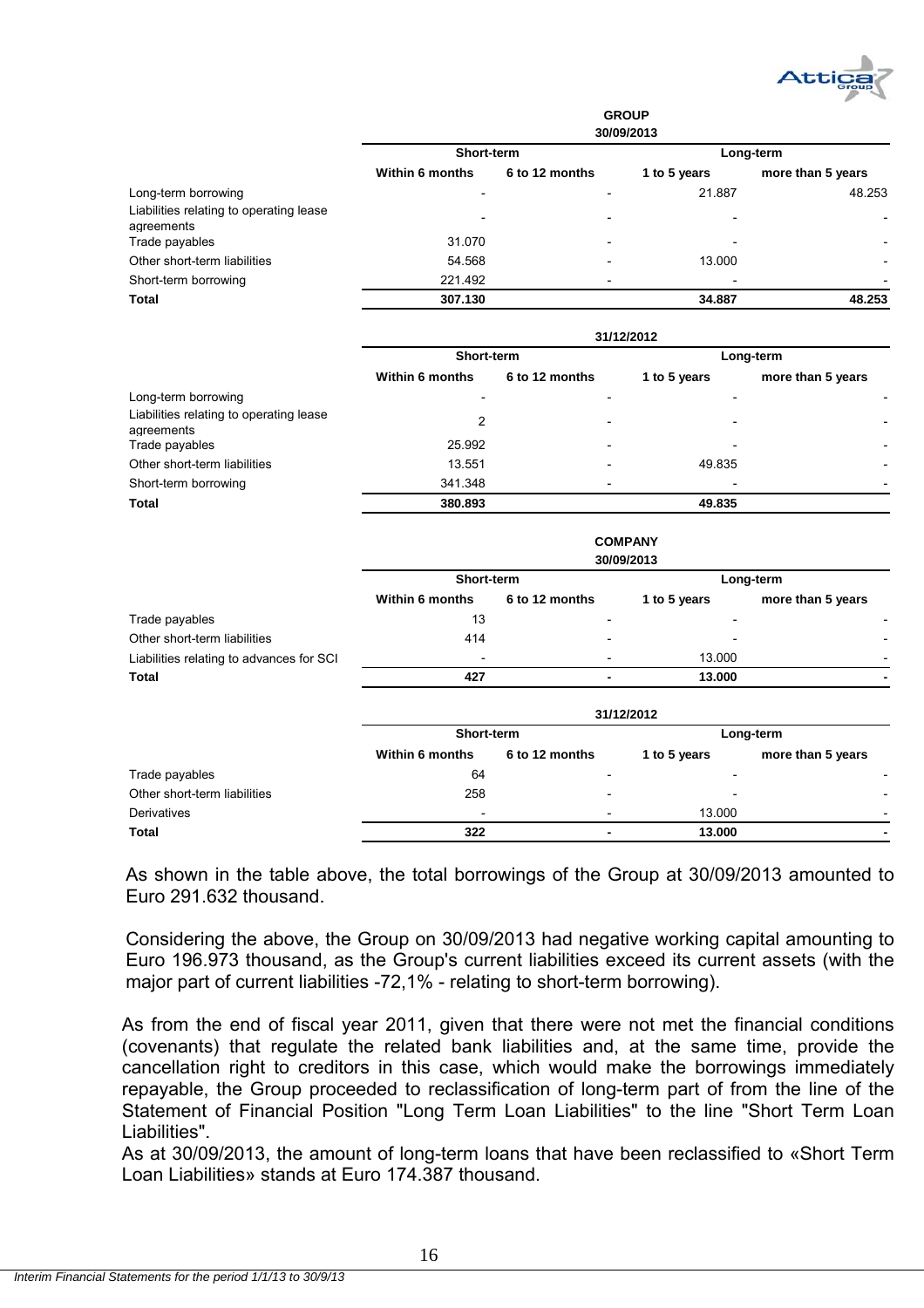

The Management of Attica Group is in continuing discussions with the Group's Lending banks in order to achieve a mutually agreed restructuring plan of the Group's long term loans and is assessing plans of long term refinancing acceptable by its Lenders.

At the same time, the Group's Management is in discussions regarding refinancing of shortterm borrowings, standing at Euro 40 million, which have become due. The Group's Management estimates that the discussions will be concluded successfully.

Along with the conversations with the banks as mentioned above, within the year, the Group proceeded, from the fiscal year 2011, to a series of actions, aimed to enhancing its liquidity.

On 05/04/2013 the Group has concluded the sale of its RoPax vessel Superfast VI to Genting Group for a total cash consideration of Euro 54 mln. From the above sale the amount of Euro 49,7 mln allocated to the payment of the borrowings of the vessel Superfast VI and the partial payment of borrowings which has been overdue. As a result, the borrowings of the vessels Superfast I and Superfast II are not overdue anymore, and as a consequence the amount of Euro 70.140 thousand, which refers to their long-term portion, has been reclassified to longterm borrowings.

In light of the above actions and continuing discussions with the Group's Lending banks, we estimate that the Group will not face problems of funding and liquidity.

### **4. Consolidation - Joint service agreement**

4.1. Consolidation of the subsidiaries of Attica Holdings S.A. The following directly subsidiaries are being consolidated using the full consolidation method.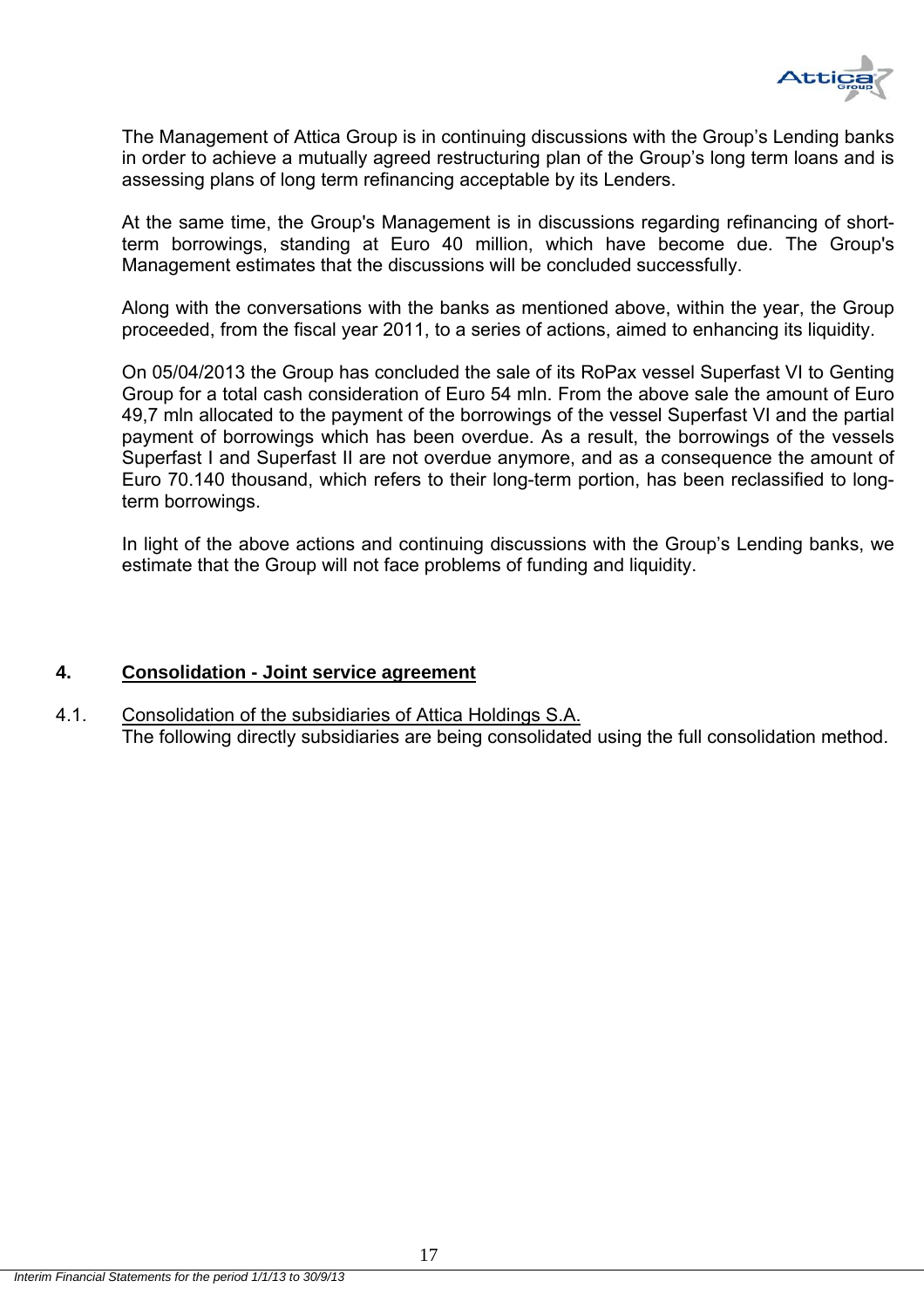

| Carrying<br>amount | % of direct                                     | % of indirect                        | % of total                 | Country                                                                           | Nature of<br>Relationship    | Consolidation<br>Method                                                                          | <b>Unaudited</b><br><b>Fiscal Years</b> |
|--------------------|-------------------------------------------------|--------------------------------------|----------------------------|-----------------------------------------------------------------------------------|------------------------------|--------------------------------------------------------------------------------------------------|-----------------------------------------|
| 49                 | 100%                                            | 0%                                   | 100%                       | Greece                                                                            | <b>Direct</b>                | Full                                                                                             | 2007-2012                               |
| 32                 | 100%                                            | 0%                                   | 100%                       | Greece                                                                            | <b>Direct</b>                | Full                                                                                             | 2007-2012                               |
| 1.005              | 100%                                            | 0%                                   | 100%                       | Greece                                                                            | <b>Direct</b>                | Full                                                                                             | 2007-2012                               |
| 53                 | 100%                                            | 0%                                   | 100%                       | Greece                                                                            | <b>Direct</b>                | Full                                                                                             | 2007-2012                               |
| 17                 | 100%                                            | 0%                                   | 100%                       | Greece                                                                            | <b>Direct</b>                | Full                                                                                             | 2007-2012                               |
| 2.302              | 100%                                            | 0%                                   | 100%                       | Greece                                                                            | <b>Direct</b>                | Full                                                                                             | 2007-2012                               |
| 2                  | 100%                                            | 0%                                   | 100%                       | Malta                                                                             | <b>Direct</b>                | Full                                                                                             |                                         |
|                    |                                                 |                                      |                            | Malta                                                                             | <b>Direct</b>                |                                                                                                  |                                         |
|                    |                                                 |                                      |                            | Greece                                                                            |                              |                                                                                                  | 2006-2012                               |
|                    | 0%                                              | 0%                                   | 0%                         | Greece                                                                            | management                   | Full                                                                                             | 2007-2012                               |
| $\Omega$           | 100%                                            | 0%                                   | 100%                       | Liberia                                                                           | Direct                       | Full                                                                                             |                                         |
| $\Omega$           | 100%                                            | 0%                                   | 100%                       | Liberia                                                                           | Direct                       | Full                                                                                             | 2007-2012                               |
| 17.036             | 100%                                            | 0%                                   | 100%                       | Liberia                                                                           | <b>Direct</b>                | Full                                                                                             | 2007-2012                               |
|                    |                                                 |                                      |                            |                                                                                   |                              |                                                                                                  | 2007-2011                               |
| $\Omega$           |                                                 |                                      |                            |                                                                                   |                              |                                                                                                  | 2007-2012                               |
|                    |                                                 |                                      |                            |                                                                                   |                              |                                                                                                  | 2008-2012                               |
|                    | 0%                                              | 0%                                   | 0%                         | Greece                                                                            | management                   | Full                                                                                             | 2008-2012                               |
| 1.707              | 100%                                            | 0%                                   | 100%                       | Liberia                                                                           | <b>Direct</b>                | Full                                                                                             | 2012                                    |
| $\mathbf{1}$       | 100%                                            | 0%                                   | 100%                       | Liberia                                                                           | <b>Direct</b>                | Full                                                                                             |                                         |
| 77                 | 100%                                            | 0%                                   | 100%                       | Liberia                                                                           | <b>Direct</b>                | Full                                                                                             |                                         |
| 29                 | 100%                                            | 0%                                   | 100%                       | Panama                                                                            | <b>Direct</b>                | Full                                                                                             |                                         |
| 22                 | 100%                                            | 0%                                   | 100%                       | Cyprus                                                                            | <b>Direct</b>                | Full                                                                                             |                                         |
| 30.753             | 100%                                            | 0%                                   | 100%                       | Liberia                                                                           | <b>Direct</b>                | Full                                                                                             | 2008-2012                               |
| 32.650             | 100%                                            | 0%                                   | 100%                       | Liberia                                                                           | <b>Direct</b>                | Full                                                                                             | 2009-2012                               |
| 3.960              | 100%                                            | 0%                                   | 100%                       | Greece                                                                            | <b>Direct</b>                | Full                                                                                             | 2009-2012                               |
|                    | 100%                                            | 0%                                   | 100%                       | Greece                                                                            | Under common<br>management   | Full                                                                                             | 2009-2012                               |
| 29.304             | 100%                                            | 0%                                   | 100%                       | Greece                                                                            | <b>Direct</b>                | Full                                                                                             | 2009-2012                               |
| 16.722             | 100%                                            | 0%                                   | 100%                       | Greece                                                                            | <b>Direct</b>                | Full                                                                                             | 2009-2012                               |
| 81                 | 100%                                            | 0%                                   | 100%                       | Greece                                                                            | <b>Direct</b>                | Full                                                                                             | 2011-2012                               |
|                    | $\overline{2}$<br>$\Omega$<br>22.483<br>208.483 | 100%<br>100%<br>100%<br>100%<br>100% | 0%<br>0%<br>0%<br>0%<br>0% | participation participation participation<br>100%<br>100%<br>100%<br>100%<br>100% | Liberia<br>Liberia<br>Greece | <b>Direct</b><br>Under common<br><b>Direct</b><br><b>Direct</b><br><b>Direct</b><br>Under common | Full<br>Full<br>Full<br>Full<br>Full    |

The subsidiaries registered outside the European Union, which do have an establishment in Greece, are not obliged to taxation audit.

**30/09/2013**

For all the companies of the Group, there are no changes of the method of consolidation.

There are no companies which have been consolidated in the present period while they have not been consolidated either in the previous period or in the same period of the fiscal year 2011.

There are no companies which have not been consolidated in the present period while they have been consolidated either in the previous period or in the same period of the fiscal year 2011.

There are no companies of the Group which have not been consolidated in the consolidated financial statements.

### 4.2. Agreement between Attica Holdings S.A.and Anek

On 24<sup>th</sup> May, 2011 the Group has announced the signing of a joint service agreement with ANEK Lines for the employment of vessels of the two companies in the international route Patras – Igoumenitsa – Ancona and the domestic route Piraeus – Herakleion, Crete.

Therefore, the Joint Venture company "Anek S.A. – Superfast Endeka (Hellas) Inc" (distrinctive name "Anek – Superfast" ) has been established in which participate the companies Anek S.A., Superfast Exi (Hellas) Inc., Superfast Endeka (Hellas) Inc. and Attika Ferries M.C.

On 31<sup>st</sup> May, 2013 the Group has announced the renewal of the term of the Joint Venture company "Anek S.A. – Superfast Endeka (Hellas) Inc" until 31/05/2017.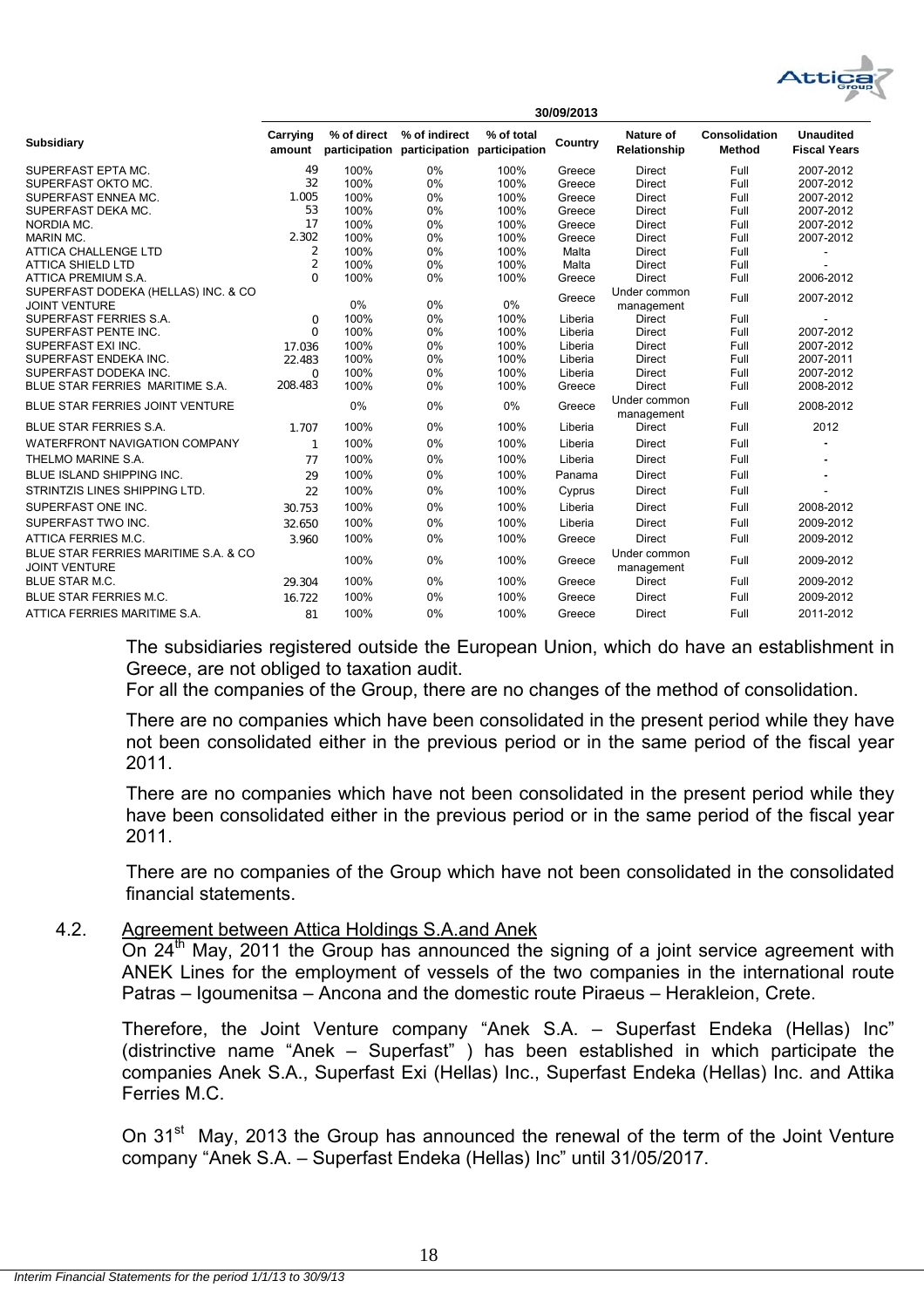

#### **5. Related Party disclosures**

5.1. Intercompany transactions between Attica Holdings S.A. and other companies of Attica **Group** 

Τhe 100% subsidiary Superfast Exi Inc. returned part of its share capital to the parent company ATTICA HOLDINGS S.A. due to its share capital decrease. The capital return amounts Euro 1.500 thousand.

The intercompany balances as at  $30<sup>th</sup>$  September, 2013 between the Group's companies arising from its corporate structure (see  $\S$  4.1. of the financial statements at 31<sup>st</sup> December, 2012) are the following:

a) Between the shipowning companies of the Group stood at Euro 64.687 thousand.

b) Balances of Attica Premium S.A. arising from its transactions with the Group's maritime entities stood at Euro 913 thousand.

c) Between Blue Star Ferries Maritime S.A. & CO Joint Venture and the shipowning companies of the Group stood at Euro 44.407 thousand.

The above amounts are written-off in the consolidated accounts of ATTICA GROUP.

#### 5.1.1. Intercompany transactions between Attica Holdings S.A. and the companies of Marfin Investment Group

| <b>COMPANIES</b>                        | Sales | Purchases | Receivables Payables<br>from | to     |
|-----------------------------------------|-------|-----------|------------------------------|--------|
| <b>GEFSIPLOIA S.A.</b><br>VIVARTIA S.A. | 9.022 | 1.341     | 2.589                        | 1.897  |
| S. NENDOS S.A.                          |       |           |                              |        |
| <b>HELLENIC CATERING S.A.</b>           |       | 17        |                              | 11     |
| HELLENIC FOOD SERVICE PATRON S.A.       |       |           |                              |        |
| Y-LOGIMED                               |       |           |                              |        |
| MIG REAL ESTATE S.A.                    |       |           |                              |        |
| SINGULAR LOGIC S.A.                     |       | 207       |                              | 152    |
| SINGULAR LOGIC INTERGRATOR S.A.         |       |           |                              |        |
| MIG MEDIA S.A.                          |       | 251       |                              | 223    |
| <b>MARFIN INVESTMENT GROUP</b>          | 14    |           | 6                            | 13.000 |
|                                         | 9.022 | 1.816     | 2.589                        | 15.283 |

#### 5.2. Guarantees

 The parent company has guaranteed to lending banks the repayment of loans of the Group's vessels amounting Euro 289.207 thousand.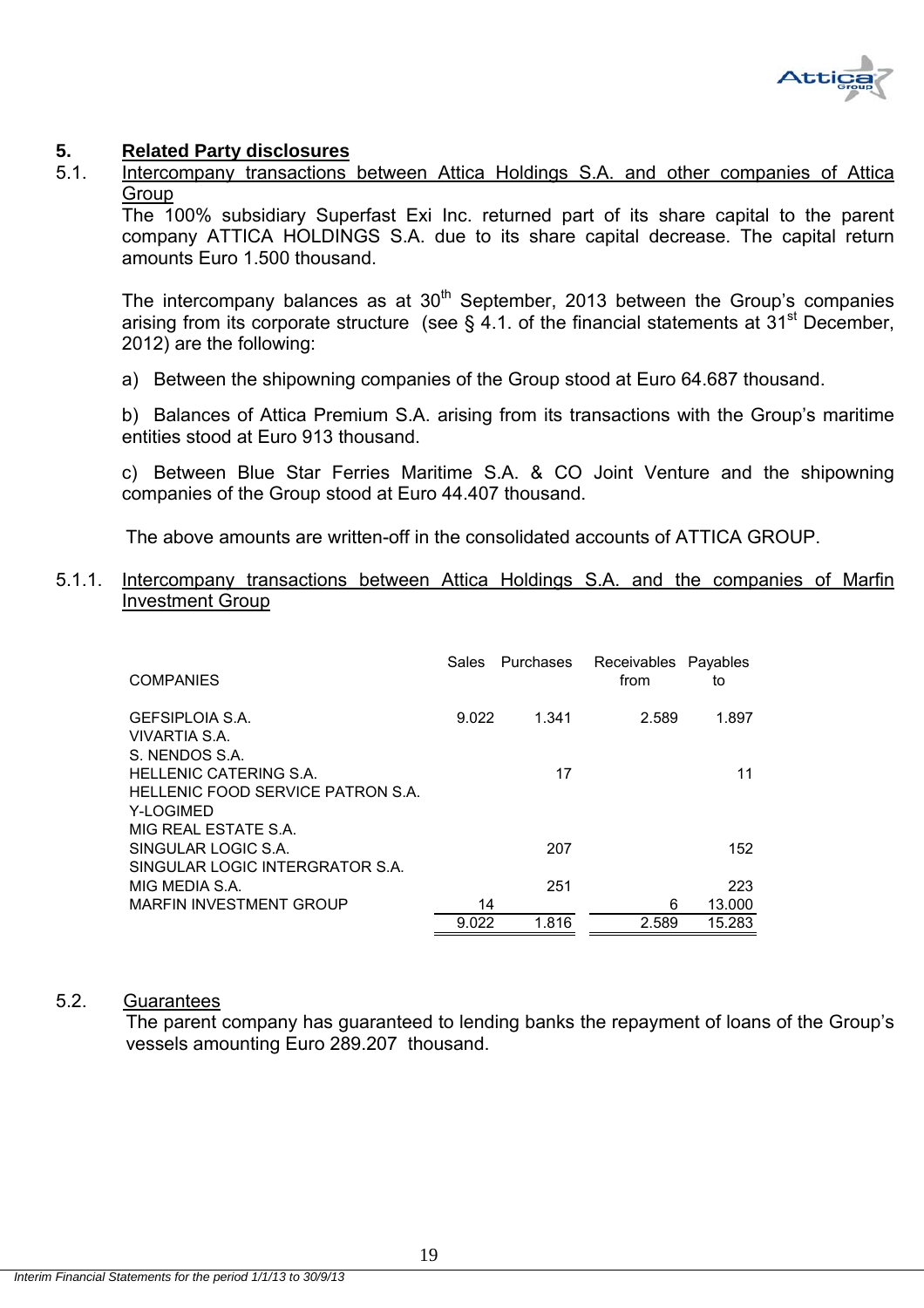

## 5.3. Board of Directors and Executive Directors' Fees

#### **Key management compensation**

|                                     | Amounts in $\epsilon$ |            |  |
|-------------------------------------|-----------------------|------------|--|
|                                     | 30/09/2013            | 30/09/2012 |  |
| Salaries & other employees benefits | 1.810                 | 2.105      |  |
| Social security costs               | 325                   | 184        |  |
| <b>B.O.D. Remuneration</b>          |                       |            |  |
| <b>Termination benefits</b>         |                       |            |  |
| Other long-term benefits            |                       |            |  |
| Share-based payments                |                       |            |  |
| <b>Total</b>                        | 2.135                 | 2.289      |  |
| Number of key management personnel  | 13                    | 14         |  |

Key management personnel are those persons having authority and responsibility for planning, directing and controlling the activities of the entity, directly or indirectly, including any director (whether executive or otherwise) of that entity.

### **6. General information for the Financial Statements (period 1-1 to 30-09-2013)**

The figures of the period  $1/1 - 30/9/2013$  are not fully comparable with the corresponding figures of continuing operations of the previous year because the vessel Blue Star Patmos began its deployment as of 10.07.2012 on the route Piraeus-Chios-Mytilini.

#### 6.1. Revenue Analysis and Geographical Segments Report The Group has decided to provide information based on the geographical segmentation of its

The Group operates in the Greek Domestic Routes and in Adriatic Sea The Group's vessels provide transportation services to passengers, private vehicles and freight.

#### **Seasonality**

operations.

The Company's sales are highly seasonal. The highest traffic for passengers and vehicles is observed during the months July, August and September while the lowest traffic for passengers and vehicles is observed between November and February. On the other hand, freight sales are not affected significantly by seasonality.

The Company, as a holding company, does not have any sales activity and for this reason there is no revenue analysis by geographical segment.

The consolidated results and other information per segment for the period 1/01 – 30/09/2013 are as follows: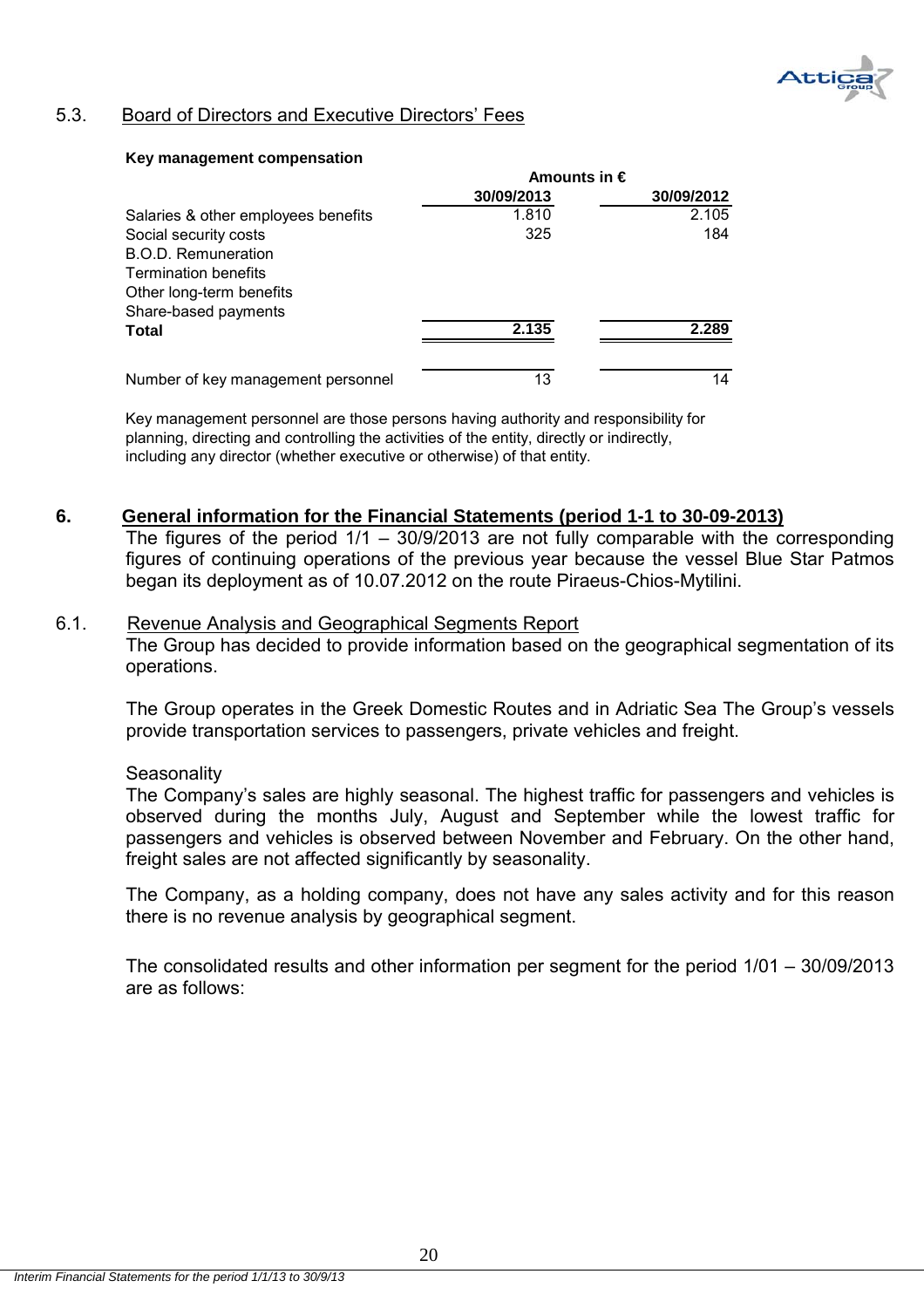

|                                                                                                                                                                                                                                                                                                                                                                                    | <b>GROUP</b>                                                                               |                                                                                                   |                                                                       |                                                                                           |  |
|------------------------------------------------------------------------------------------------------------------------------------------------------------------------------------------------------------------------------------------------------------------------------------------------------------------------------------------------------------------------------------|--------------------------------------------------------------------------------------------|---------------------------------------------------------------------------------------------------|-----------------------------------------------------------------------|-------------------------------------------------------------------------------------------|--|
|                                                                                                                                                                                                                                                                                                                                                                                    |                                                                                            | 1/1-30/09/2013                                                                                    |                                                                       |                                                                                           |  |
| <b>Geographical Segment</b>                                                                                                                                                                                                                                                                                                                                                        | Domestic<br>Routes                                                                         | Adriatic Sea                                                                                      | Other*                                                                | Total                                                                                     |  |
| Income elements<br>Fares<br><b>On-board Sales</b><br>Travel Agency Services (Intersector Sales)<br>Intersector Sales Write-offs                                                                                                                                                                                                                                                    | 127.722<br>5.768                                                                           | 76.442<br>4.898                                                                                   |                                                                       | 204.165<br>10.667<br>0<br>O                                                               |  |
| <b>Total Revenue</b>                                                                                                                                                                                                                                                                                                                                                               | 133.491                                                                                    | 81.340                                                                                            | 0                                                                     | 214.831                                                                                   |  |
| <b>Operating Expenses</b><br>Management & Distribution Expenses<br>Other revenue / expenses<br>Earnings before taxes, investing and financial results<br><b>Financial results</b><br>Profit from sale of assets<br>Earnings before taxes, investing and financial results,<br>depreciation and amortization<br>Profit/Loss before Taxes<br>Income taxes<br>Profit/Loss after Taxes | $-95.586$<br>$-18.186$<br>420<br>20.139<br>$-6.827$<br>31.614<br>13.311<br>$-27$<br>13.285 | $-76.029$<br>$-12.173$<br>1.310<br>$-5.551$<br>$-2.319$<br>1.938<br>$-7.870$<br>$-33$<br>$-7.904$ | -66<br>$-1.158$<br>$-1.223$<br>-3<br>$-1.163$<br>$-1.227$<br>$-1.227$ | $-171.681$<br>$-31.517$<br>1.730<br>13.363<br>$-9.149$<br>32.390<br>4.215<br>-60<br>4.154 |  |
| Customer geographic distribution<br>Greece<br>Europe<br>Third countries<br>Total Fares & Travel Agency Services                                                                                                                                                                                                                                                                    | 184.250<br>28.388<br>2.193<br>214.831                                                      | 0.00000000                                                                                        |                                                                       |                                                                                           |  |

|                                       | 30/09/2013         |              |        |           |
|---------------------------------------|--------------------|--------------|--------|-----------|
| Geographical Segment                  | Domestic<br>Routes | Adriatic Sea | Other* | Total     |
| <b>Assets and liabilities figures</b> |                    |              |        |           |
| Vessels' Book Value at 01/01          | 454.602            | 250.352      |        | 704.954   |
| Improvements / Additions              |                    |              |        |           |
| Vessels' redeployment                 | $-67.000$          | 67.000       |        |           |
| Vessels' Disposals                    |                    | $-53.000$    |        | $-53.000$ |
| Depreciation for the Period           | $-11.094$          | $-7.329$     |        | $-18.423$ |
| Net Book Value of vessels at 30/09    | 376.508            | 257.023      |        | 633.531   |
| Other tangible Assets                 |                    |              | 1.479  | 1.479     |
| <b>Total Net Fixed Assets</b>         | 376.508            | 257.023      | 1.479  | 635.010   |
| Long-term and Short-term borrowings   | 153.888            | 135.319      | 2.425  | 291.632   |

\* The column "Other" includes the parent company and the 100% subsidiary ATTICA PREMIUM S.A.

The revenue of the Group is derived from the agents based abroad.

## Agreements sheet of Assets and Liabilities at 30/09/2013

| Net Book Value of vessels            | Euro 635,010 |
|--------------------------------------|--------------|
| <b>Unallocated Assets</b>            | Euro 111.778 |
| <b>Total Assets</b>                  | Euro 746.788 |
| Long-term and Short-term liabilities | Euro 291.632 |
| <b>Unallocated Liabilities</b>       | Euro 100.960 |
| <b>Total Liabilities</b>             | Euro 392.592 |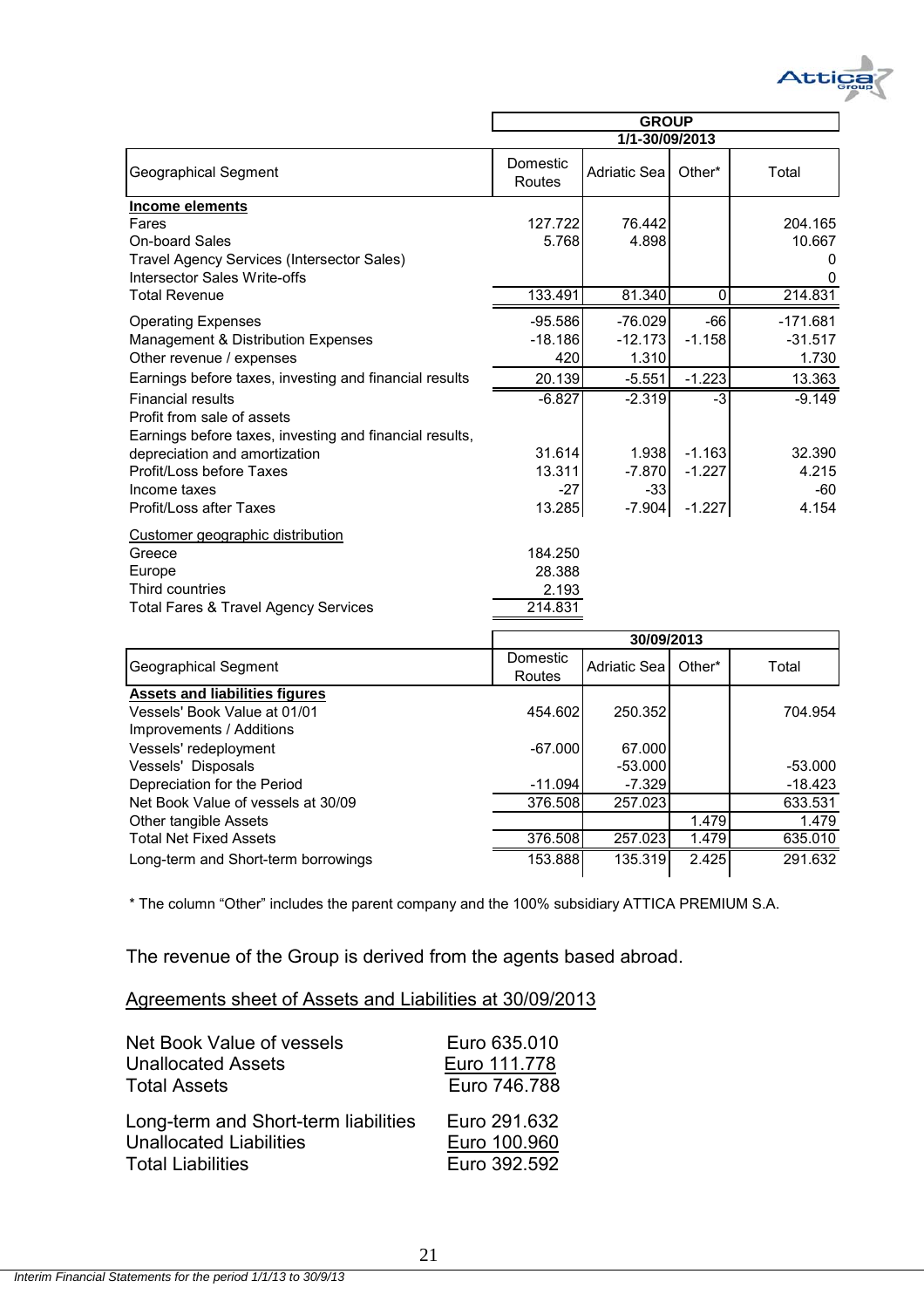

The vessels owned by the Group have been mortgaged as security of long term borrowings for an amount of Euro 634.101 thousand.

Revenue from Fares in Domestic routes includes the grants received for public services amounting Euro 8.976 thousand for the period 1/01 – 30/09/2013 and Euro 8.852 thousand for the period 1/01 – 30/09/2012.

The consolidated results and other information per segment for the period 1/01 – 30/09/2012 are as follows:

| <b>GROUP</b>                   |                 |                                                                                                                    |                                                        |
|--------------------------------|-----------------|--------------------------------------------------------------------------------------------------------------------|--------------------------------------------------------|
|                                |                 |                                                                                                                    |                                                        |
| Domestic<br>Routes             |                 | Other                                                                                                              | Total                                                  |
|                                |                 |                                                                                                                    |                                                        |
| 118.815                        | 75.429<br>6.094 |                                                                                                                    | 194.244<br>12.912                                      |
|                                |                 |                                                                                                                    | 207.156                                                |
| $-102.997$<br>$-18.967$<br>760 | 510             | $-1.044$<br>45                                                                                                     | $-181.771$<br>$-33.080$<br>1.315                       |
| 4.429                          |                 | $-999$                                                                                                             | $-6.380$                                               |
| $-6.057$                       | $-2.506$        | 25                                                                                                                 | $-8.538$                                               |
|                                |                 | $-937$                                                                                                             | 13.792                                                 |
|                                | $-12.316$       | $-974$                                                                                                             | $-14.918$                                              |
| $-7$                           | -40             |                                                                                                                    | -47                                                    |
|                                |                 |                                                                                                                    | $-14.965$                                              |
| 180.214<br>26.435<br>507       |                 |                                                                                                                    |                                                        |
|                                | 207.156         | Adriatic Sea<br>6.818<br>125.633<br>81.523<br>$-78.774$<br>$-13.069$<br>17.255<br>$-2.526$<br>$-1.628$<br>$-1.636$ | 1/1-30/09/2012<br>0<br>$-9.809$<br>$-12.355$<br>$-974$ |

|                                                        | 31/12/2012         |                |         |           |
|--------------------------------------------------------|--------------------|----------------|---------|-----------|
| Geographical Segment                                   | Domestic<br>Routes | Adriatic Sea I | Other * | Total     |
| <b>Assets and liabilities figures</b>                  |                    |                |         |           |
| Vessels' Book Value at 01/01                           | 402.600            | 281.116        |         | 683.716   |
| (Profit) loss on sale of property, plant and equipment |                    | $-6.396$       |         | $-6.396$  |
| Vessel acquisitions in the present period              | 74.322             |                |         | 74.322    |
| Vessels' impairment                                    | $-5.808$           | $-14.551$      |         | $-20.359$ |
| Depreciation for the Period                            | -16.512            | $-9.817$       |         | $-26.329$ |
| Net Book Value of vessels at 31/12                     | 454.602            | 250.352        |         | 704.954   |
| Other tangible Assets                                  |                    |                | 1.776   | 1.776     |
| <b>Total Net Fixed Assets</b>                          | 454.602            | 250.352        | 1.776   | 706.730   |
| Long-term and Short-term borrowings                    | 195.834            | 143.089        | 2.427   | 341.350   |

\* The column "Other" includes the parent company and the 100% subsidiary ATTICA PREMIUM S.A.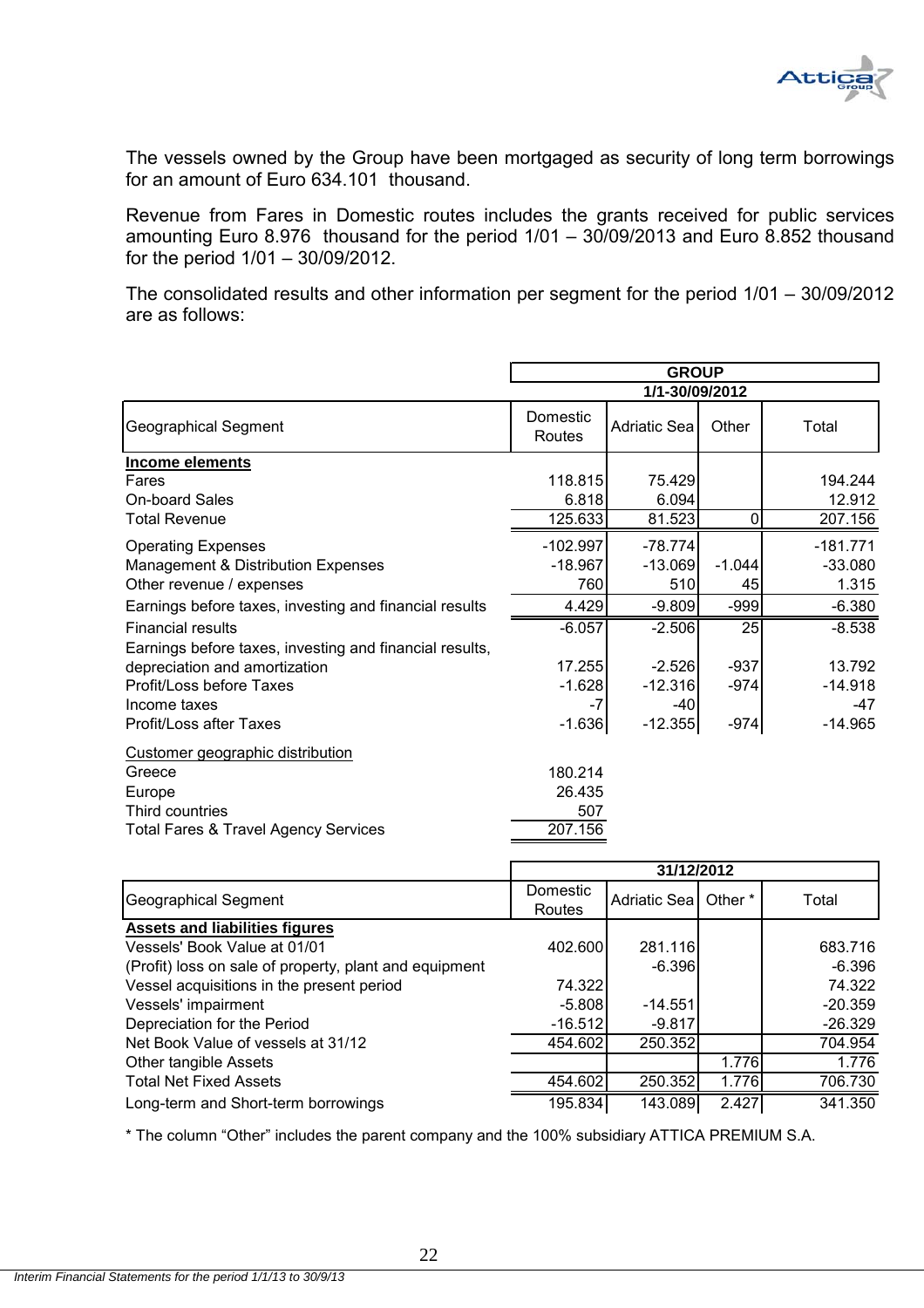

## Agreements sheet of Assets and Liabilities at 31/12/2012

| <b>Net Book Value of vessels</b>     | Euro 706.730 |
|--------------------------------------|--------------|
| <b>Unallocated Assets</b>            | Euro 76.487  |
| <b>Total Assets</b>                  | Euro 783.217 |
| Long-term and Short-term liabilities | Euro 341.350 |
| <b>Unallocated Liabilities</b>       | Euro 91.496  |
| <b>Total Liabilities</b>             | Euro 432.846 |

#### 6.2. Cost of sales

 Cost of sales are lower compared to the previous period mainly due to the fuel oil prices' decrease.

#### 6.3. Administrative expenses

Administrative expenses are lower compared to the previous corresponding period as Group's Management made a series of actions to reduce administrative costs

#### 6.4. Distribution expenses

Distribution expenses are lower compared to the previous corresponding period as Group's Management made a series of actions to reduce advertising expenses and sales commission.

#### 6.5. Other financial results

Other financial results includes mainly the foreign exchange differences from the credit agreement of the Group with Daewoo Shipbuilding and Marine Engineering Co. Ltd. (DSME), Korea for the acquisition of the new fast car-passenger ferry Blue Star Patmos. The agreement amount,on 30/9/2013 stood at USD 48.600 thousand.

#### 6.6. Tangible assets

Tangible assets decreased compared to 31/12/2012.This decrease was due to the sale of the RoPax vessel Superfast VI and the depreciations of the present period.

### 6.7. Inventories

Inventories decreased compared to 31/12/2012 mainly due to the fuel oil prices' decrease.

#### 6.8. Trade and other receivables

Trade and other receivables increased compared to 31/12/2012 because of the increase of the third quarter's sales due to seasonality.

## 6.9. Other current assets

Other current assets increased compared to 31/12/2012. This increase was due to the vessels' dry dock, as well as to the receivables from the Greek State.

#### 6.10. Cash and cash equivalents

Cash and cash equivalents increased compared to 31/12/2012 due to seasonality and due to a better management of its trade receivables.

Furthermore cash and cash equivalents have been affected from: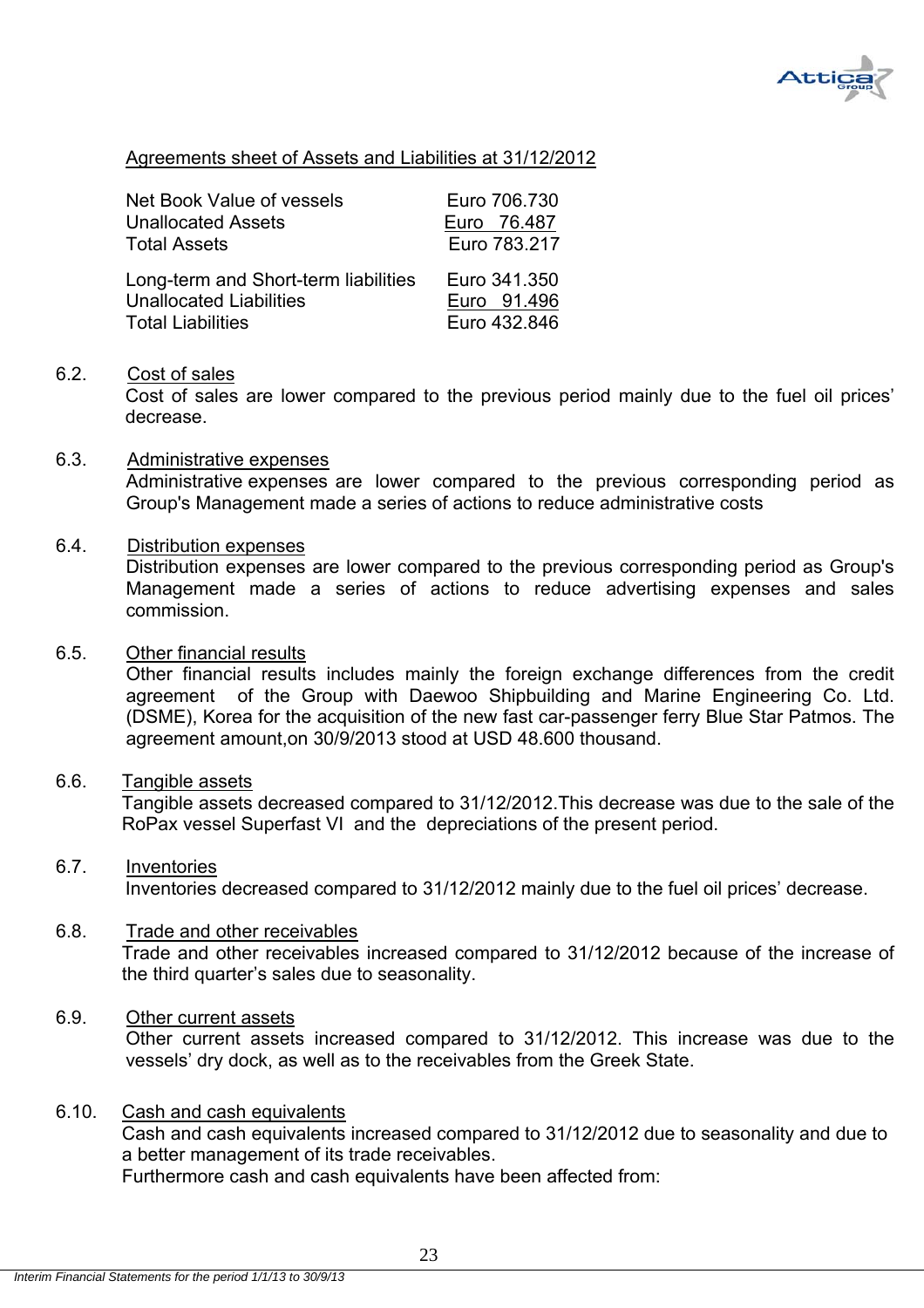

- a) The sale of Superfast VI which generated for Attica Group additional cash of Euro 21 mln. The above amount has been allocated to the partial payment of the vessels' loans.
- b) The amount of Euro 0,8 mln which has been allocated against the borrowings of the vessels Superfast I and Superfast II and as a result they are not overdue anymore.

#### 6.11. Share capital – Share premium – Total comprehensive income

The share capital amounts to Euro 57.498 thousand and is divided in 191.660.320 common registered voting shares with a nominal value of Euro 0,30 each.

| Number of<br><b>Shares</b> | <b>Nominal value</b>                                     | Value of common<br>shares | Share premium |
|----------------------------|----------------------------------------------------------|---------------------------|---------------|
|                            | 0,30                                                     | 57.498                    | 290.011       |
|                            |                                                          |                           |               |
|                            |                                                          |                           |               |
|                            |                                                          |                           |               |
|                            |                                                          |                           |               |
|                            |                                                          |                           |               |
|                            | 0,30                                                     | 57.498                    | 290.011       |
| Number of<br><b>Shares</b> | <b>Nominal value</b>                                     | Value of common<br>shares | Share premium |
|                            | 0,30                                                     | 57.498                    | 290.011       |
|                            |                                                          |                           |               |
|                            |                                                          |                           |               |
|                            |                                                          |                           |               |
|                            |                                                          |                           |               |
|                            | 0,30                                                     | 57.498                    | 290.011       |
|                            | 191.660.320<br>191.660.320<br>191.660.320<br>191.660.320 |                           |               |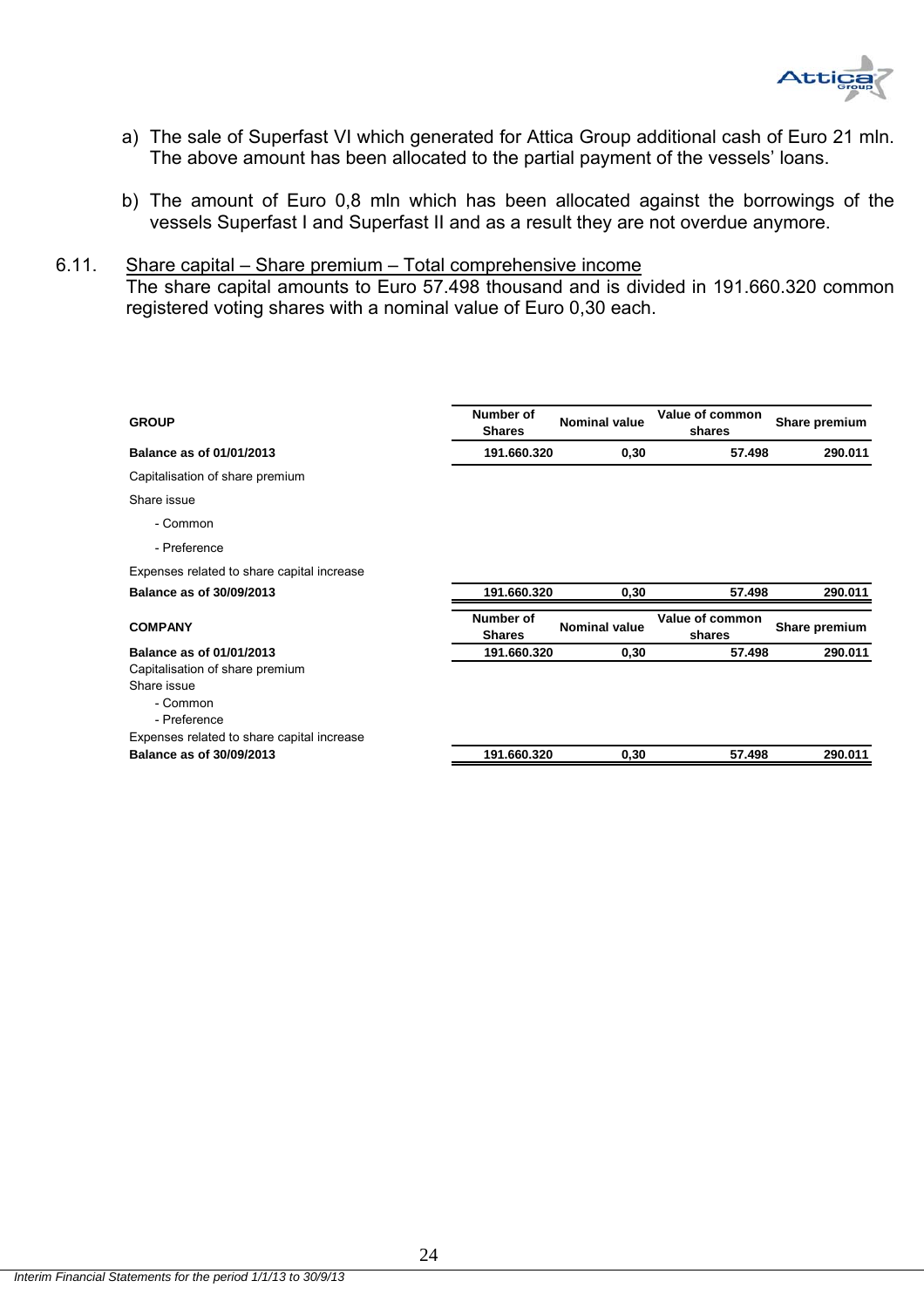

## 6.12 Long-term and Short-term borrowings

#### **Long-term borrowings**

| Short-term dept |
|-----------------|
|                 |

| Long-term borrowings                                                                                                                                                                           | 30/09/2013                                | 31/12/2012        |                         |              |                   |
|------------------------------------------------------------------------------------------------------------------------------------------------------------------------------------------------|-------------------------------------------|-------------------|-------------------------|--------------|-------------------|
| Obligations under finance lease                                                                                                                                                                |                                           | 0                 |                         |              |                   |
| Secured Loans                                                                                                                                                                                  | 135.319                                   | 175.762           |                         |              |                   |
| <b>Bonds</b>                                                                                                                                                                                   | 113.888                                   | 123.161           |                         |              |                   |
| Less: Long-term loans payable in next financial<br>year                                                                                                                                        | $-179.067$                                | $-298.923$        |                         |              |                   |
| Total of long-term loans                                                                                                                                                                       | 70.140                                    | 0                 |                         |              |                   |
| Short-term dept                                                                                                                                                                                | 30/09/2013                                | 31/12/2012        |                         |              |                   |
| Obligations under finance lease                                                                                                                                                                |                                           | $\overline{2}$    |                         |              |                   |
| Secured Loans                                                                                                                                                                                  | 40.000                                    | 40.000            |                         |              |                   |
| <b>Bank Loans</b>                                                                                                                                                                              | 2.425                                     | 2.425             |                         |              |                   |
| More: Long-term loans payable in next financial<br>year                                                                                                                                        | 179.067                                   | 298.923           |                         |              |                   |
| Total of short-term loans                                                                                                                                                                      | 221.492                                   | 341.350           |                         |              |                   |
| Amounts in $\epsilon$                                                                                                                                                                          |                                           |                   |                         |              |                   |
| Borrowings as of 30/9/2013                                                                                                                                                                     | <b>Obligations under</b><br>finance lease | <b>Bank Loans</b> | <b>Secured</b><br>Loans | <b>Bonds</b> | <b>Borrowings</b> |
|                                                                                                                                                                                                |                                           | 2.425             | 105.179                 | 113.888      | 221.492           |
|                                                                                                                                                                                                |                                           |                   | 21.887                  |              | 21.887            |
| More than five years                                                                                                                                                                           |                                           |                   | 48.253                  |              | 48.253            |
| Within 1year<br>After 1year but not more than 5 years<br>Amounts in $\epsilon$<br>Borrowings as of 31/12/2012<br>Within 1year<br>After 1year but not more than 5 years<br>More than five years | 0                                         | 2.425             | 175.319                 | 113.888      | 291.632           |
|                                                                                                                                                                                                |                                           |                   |                         |              |                   |
|                                                                                                                                                                                                | <b>Obligations under</b><br>finance lease | <b>Bank Loans</b> | <b>Secured</b><br>Loans | <b>Bonds</b> | <b>Borrowings</b> |
|                                                                                                                                                                                                | $\overline{2}$                            | 2.425             | 215.762                 | 123.161      | 341.350           |
|                                                                                                                                                                                                |                                           |                   |                         |              | 0                 |
|                                                                                                                                                                                                |                                           |                   |                         |              | 0                 |
|                                                                                                                                                                                                | 2                                         | 2.425             | 215.762                 | 123.161      | 341.350           |

The table above presents Groups total borrowings which stood at Euro 291.632 thousand.

As from the end of fiscal year 2011, given that there were not met the financial conditions (covenants) that regulate the related bank liabilities and, at the same time, provide the cancellation right to creditors in this case, which would make the borrowings immediately repayable, the Group proceeded to reclassification of long-term part of from the line of the Statement of Financial Position "Long Term Loan Liabilities" to the line "Short Term Loan Liabilities". As at 30/06/2013, the amount of long-term loans that have been reclassified to «Short Term Loan Liabilities» stands at Euro 174.387 thousand.

The Management of Attica Group is in continuing discussions with the Group's Lending banks in order to achieve a mutually agreed restructuring plan of the Group's long term loans and is assessing plans of long term refinancing acceptable by its Lenders.

At the same time, the Group's Management is in discussions regarding refinancing of shortterm borrowings, standing at Euro 40 million, which have become due. The Group's Management estimates that the discussions will be concluded successfully.

Along with the conversations with the banks as mentioned above, within the year, the Group proceeded to a series of actions, aimed to enhancing its liquidity.

On 05/04/2013 the Group has concluded the sale of its RoPax vessel Superfast VI to Genting Group for a total cash consideration of Euro 54 mln. From the above sale the amount of Euro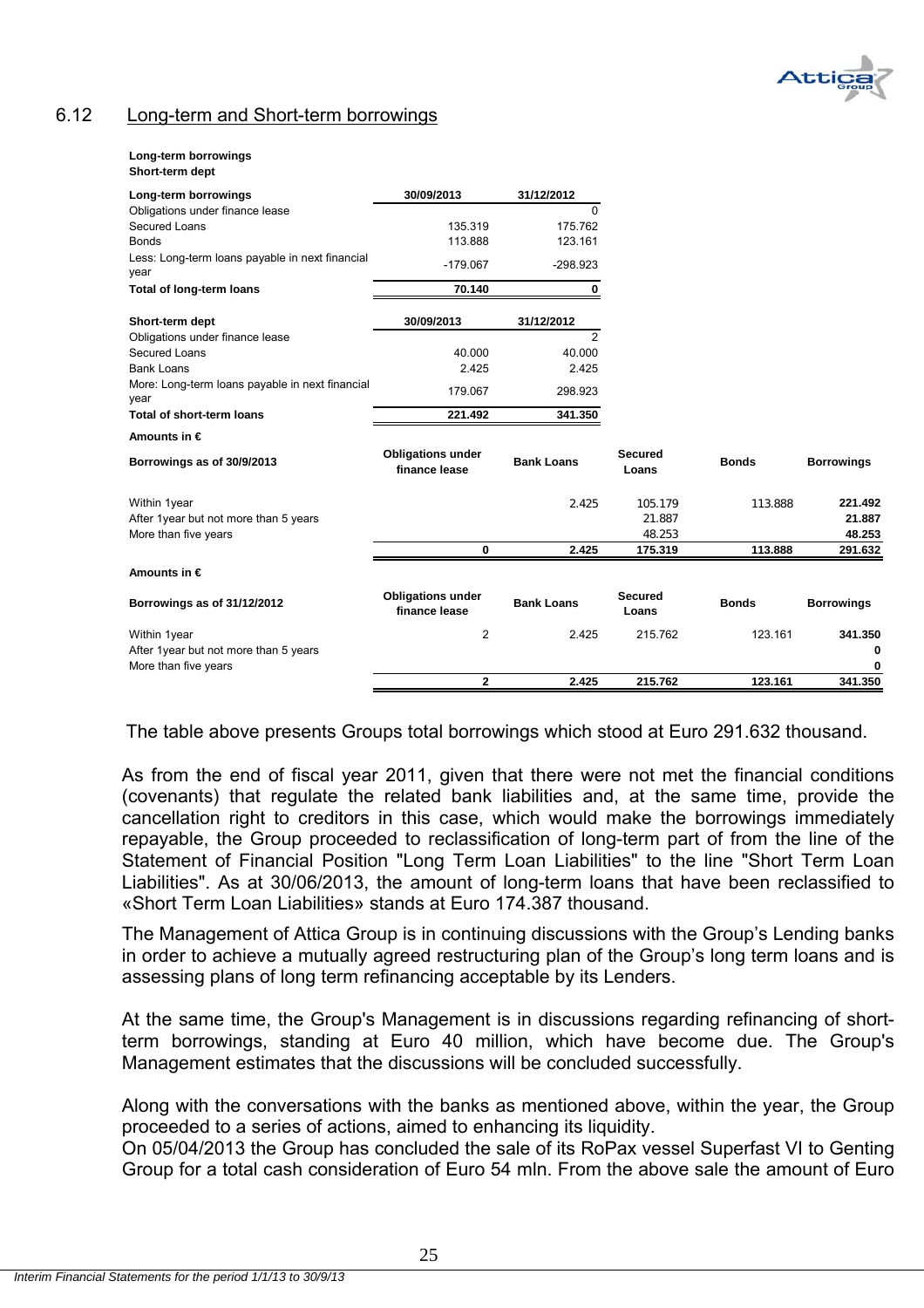

49,7 mln allocated to the payment of the borrowings of the vessel Superfast VI and the partial payment of borrowings which has been overdue. As a result, the borrowings of the vessels Superfast I and Superfast II are not overdue anymore, and as a consequence the amount of Euro 70.140 thousand, which refers to their long-term portion, has been reclassified to longterm borrowings.

In light of the above actions and continuing discussions with the Group's Lending banks, we estimate that the Group will not face problems of funding and liquidity.

#### 6.13. Trade and other payables

"Trade and other payables" increased mainly due to the fact that the Group has increased seasonal liabilities to the Port Funds, due to the increased transportation activity of the summer season compared to the fourth quarter of 2012.

#### 6.14. Other current liabilities

"Other current liabilities" increased mainly due to the amount of Euro 35.987 thousand that has been reclassified from " Non – current liabilities" and refers to the credit agreement that Group has made with Daewoo Shipbuilding and Marine Engineering Co. Ltd. (DSME), Korea, for the new fast car-passenger ferry Blue Star Patmos.

#### **7. Other information**

#### 7.1. Unaudited fiscal years

The parent company has been audited by tax authorities until the fiscal year 2007.

All the companies included in the consolidation of Superfast Group have been audited by tax authorities until the fiscal year 2006. The only exception to the above is the subsidiary company Superfast Ferries S.A. which has been temporary audited by tax authorities until the fiscal year 2012.

All the companies included in the consolidation of Blue Star Group have been audited by tax authorities until the fiscal year 2007. The only exception to the above is the subsidiary company Blue Star Ferries S.A. which has been temporary audited by tax authorities until the fiscal year 2011.

The subsidiary company Attica Premium S.A., which has been inactivated, has been audited by tax authorities until the fiscal year 2005.

For the fiscal year 2012, the parent company and the 100% subsidiaries Attica Ferries Maritime S.A., Blue Star Ferries Maritime S.A., Attica Premium S.A. and the branches Superfast One, Two, Exi, Endeka, and Dodeka Hellas INC being subject statutorily audited by a Certified Auditor or audit firm in accordance with par.5, article 82, L.2238/1994. Upon completion of the tax audit, the Certified Auditor issued a Tax Compliance Certificate with a conclusion without judgment. In order to consider that the fiscal year was inspected by the tax authorities, must be applied as specified in paragraph 1a of Article 6 of POL 1159/2011.

The subsidiaries of ATTICA HOLDINGS S.A. have already made a tax provision of Euro 143 thousand for the unaudited fiscal years. The parent company has made a tax provision of Euro 20 thousand. For the subsidiaries registered outside the European Union, which do not have an establishment in Greece, there is no obligation for taxation audit.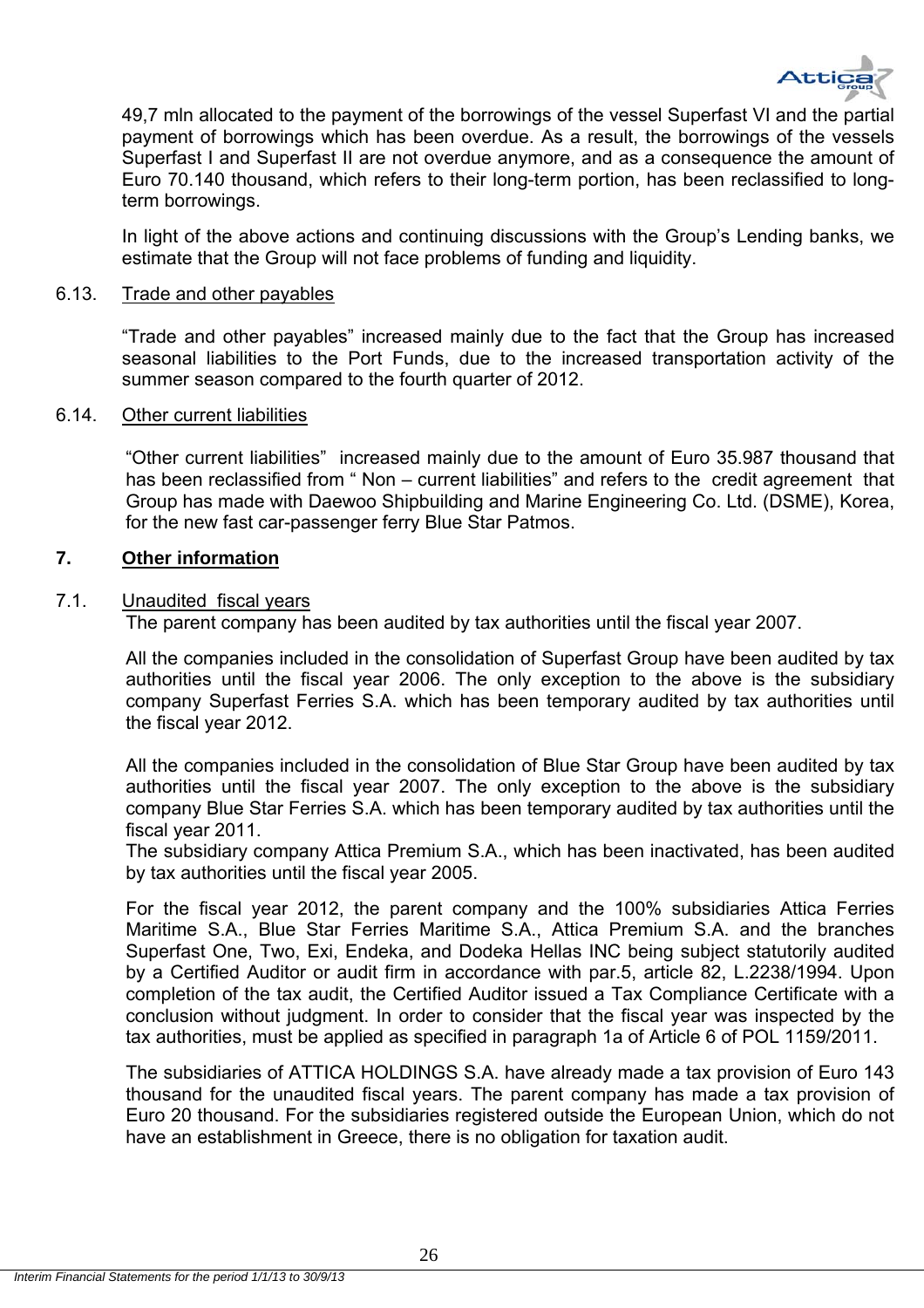

## Tax Compliance Report

Starting from the year 2011, under additions to Law 4110/2013, the Greek Societe Anonyme and Limited Liability Companies, as well as branches of foreign companies, whose annual Financial Statements are mandatorily audited by statutory auditors or audit firm under the provisions of Law 2190/1920 and Law 3190/1955 respectively, are required to be provided with "Annual Certificate" provided for in paragraph 5 of Article 82 of Law 2238/1994, issued following a tax audit conducted by the same auditor or audit firm that audit the annual Financial Statements.

After the completion of tax audit, the statutory auditor or audit firm issues the "Tax Compliance Report" which is then electronically submitted to the Ministry of Finance within ten days after the final date of approval of financial statements by the General Meeting of Shareholders. The Ministry of Finance will select a sample of at least 9% to be inspected by the competent supervisory authorities of the Ministry, which should be completed within a period not later than eighteen months from the date of the "Tax Compliance Report" in the Ministry of Finance.

Based on the Ministerial Decision POL 1159/.2011, as effective following the amendments under Article 8, par. 8 of the Law 4110/2013, in respect of Attica Group companies, the companies subject to tax audit are BLUE STAR FERRIES N. S.A., ATTICA PREMIUM S.A., ATTICA HOLDINGS and ATTICA FERRIES N. S.A., SUPER FAST ONE, TWO, PENDE, EXI, ENDEKA, and DODEKA HELLAS INC. Regarding the companies in question, tax audit which was conducted by the statutory auditor for the year was finalised and as a result, a tax certificate was issued without reservation.

In respect of ATTICA Group companies, domiciled outside European Union, that have no branches in Greece, there is no obligation for taxation audit. Shipping Companies, they are not subject to POL 1159/2011 and their tax inspection is conducted as effective by the tax authorities.

### 7.2. Payments of finance and operating leases

The finance leases that have been recognized in the income statement for the period 1/1 - 30/09/2013, amounts Euro 136 thousand.

The operating leases that have been recognized in the income statement for the period 1/1 - 30/09/2013, amounts Euro 567 thousand.

#### 7.3. Provisions

The Group has made a provision amounting Euro 876 thousand which concerns claim for compensation from crew.

#### 7.4. Contingent assets and liabilities

#### a) Granted guarantees

The following letters of guarantee have been provided to secure liabilities of the Group and the Company and were in force on 30/09/2013: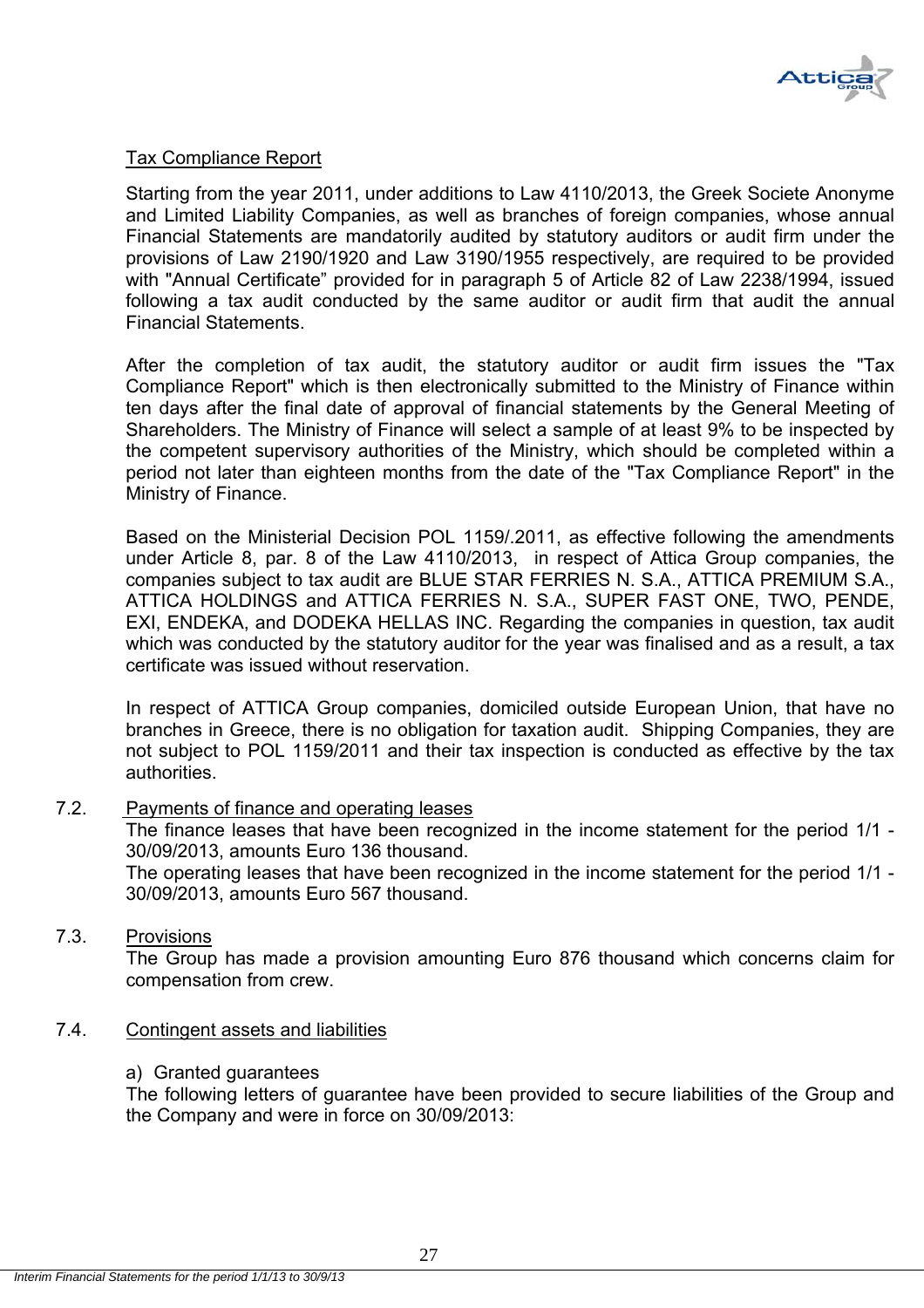

|                                                    | <b>GROUP</b><br>30/09/2013 | <b>COMPANY</b><br>30/09/2013 |
|----------------------------------------------------|----------------------------|------------------------------|
| Granted guarantees<br>Guarantees for the repayment | 1.649                      |                              |
| of bank accounts                                   | 289.207                    |                              |
| Daewoo Shipbuilding guarantees                     | 35.987                     |                              |

#### b) Undertakings

On 30/09/2013 the Group and the Company have the following liabilities which derive from the operating lease agreements and are payable as follows:

|                      | <b>GROUP</b><br>30/09/2013 | <b>COMPANY</b><br>30/09/2013 |
|----------------------|----------------------------|------------------------------|
| Within 1 year        | 740                        | 338                          |
| Between 2 to 5 years | 2.960                      | 1.353                        |
| Over 5 years         | 1.665                      | 761                          |
|                      | 5.365                      | 2.452                        |

#### **8. Significant events**

- a) Attica's management is in discussions with the Group's lending banks with a view to a restructuring of the Group's loan facilities (note 3.1.2).
- b) On 05/04/2013 the Group has concluded the sale of its RoPax vessel Superfast VI to Genting Group for a total cash consideration of Euro 54 mln. From the above sale the amount of Euro 49,7 mln allocated to the payment of the borrowings of the vessel Superfast VI and the partial payment of borrowings which has been overdue. As a result, the borrowings of the vessels Superfast I and Superfast II have been informed. That is why the amount of Euro 70.140 thousand, which refers to their long-term part, has been reclassified to long-term borrowings.
- c) On 31/05/2013 the Group has announced the renewal of the term of the Joint Venture company "Anek S.A. – Superfast Endeka (Hellas) Inc" until 31/05/2017 for the employment of vessels of the two companies in the international route Patras – Igoumenitsa – Ancona and the domestic route Piraeus – Herakleion, Crete.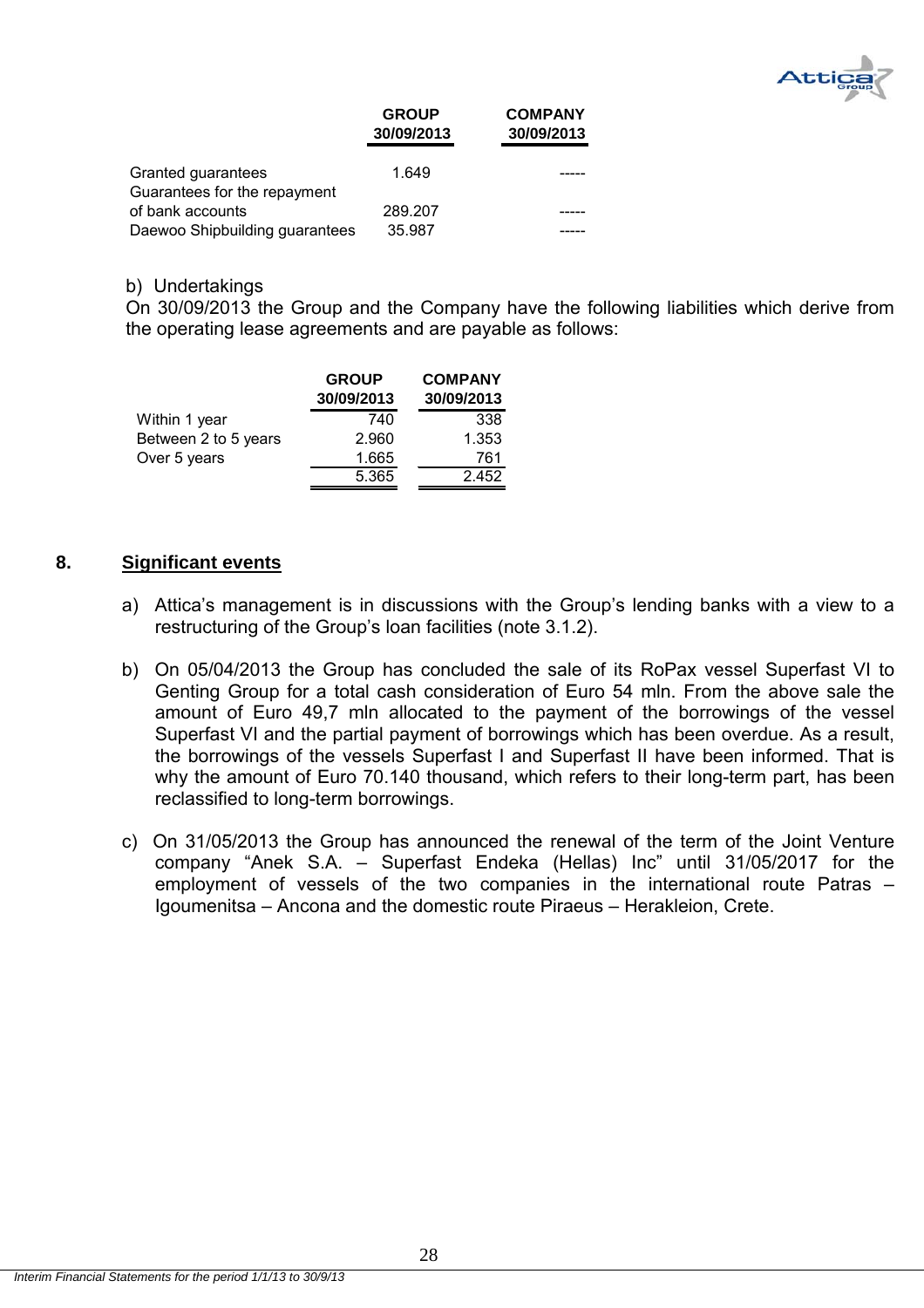

## **9. Events after the Balance Sheet date** There are no events after the Balance Sheet Date.

Athens, November 26, 2013

| THE PRESIDENT | THE VICE - PRESIDENT | THE MANAGING    | THE FINANCIAL   |
|---------------|----------------------|-----------------|-----------------|
| OF THE B.O.D. |                      | <b>DIRECTOR</b> | <b>DIRECTOR</b> |

KYRIAKOS MAGEIRAS MICHAEL SAKELLIS SPIROS PASCHALIS NIKOLAOS TAPIRIS